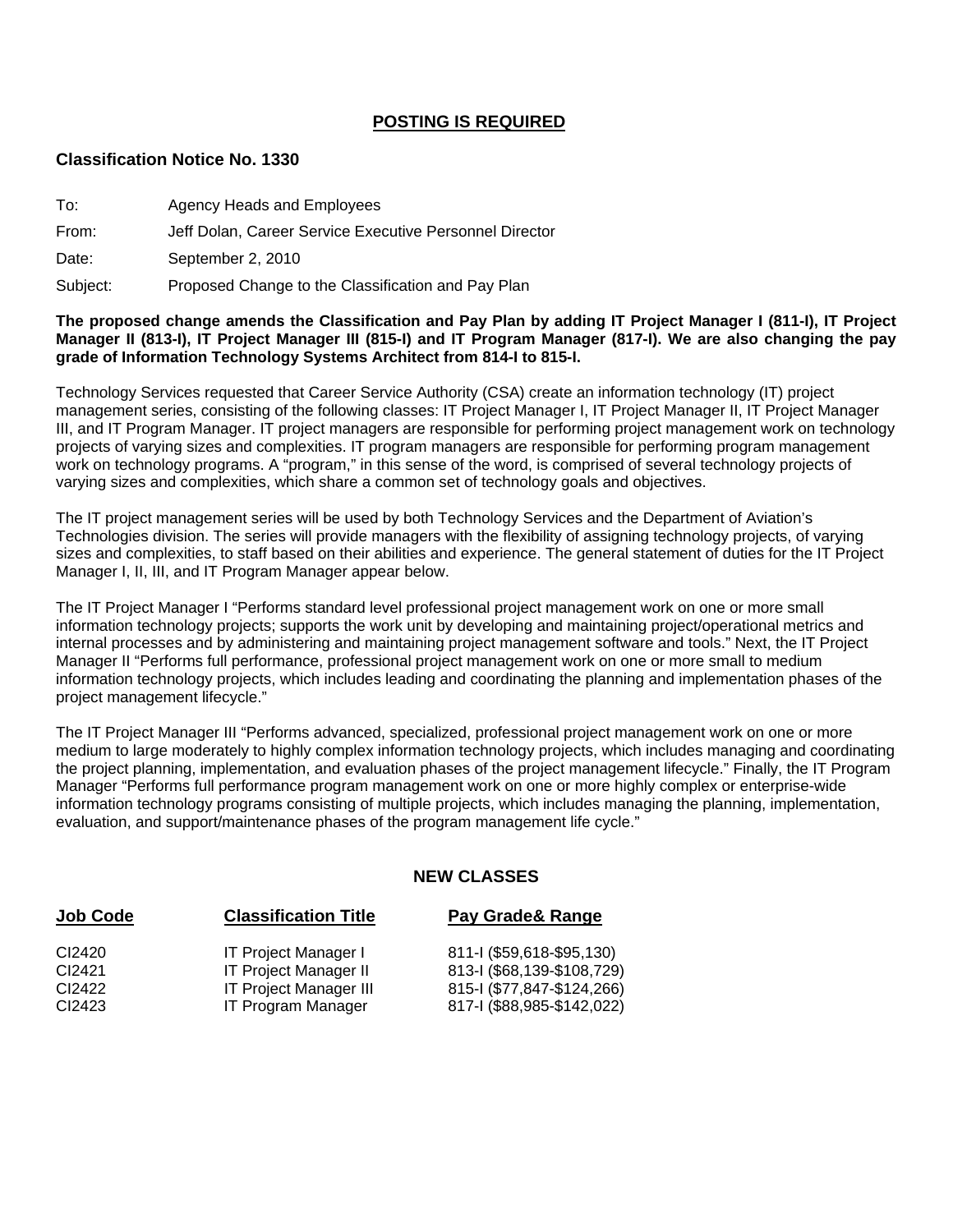### **PAY GRADE CHANGE ONLY**

| <b>Job Code</b> | <b>Classification Title</b>                 | <b>Present</b><br>Pay Grade & Range | <b>Proposed</b><br>Pay Grade & Range |
|-----------------|---------------------------------------------|-------------------------------------|--------------------------------------|
| CI2214          | Information Technology Systems<br>Architect | 814-1 (\$72,809 - \$116,231         | 815-1 (\$77,847-\$124,266)           |

Per Career Service Rule 7-37 A – "If it is determined, as a result of an audit or maintenance study, that changes to the classification and pay plan are necessary, the effective date of any resulting re-allocations shall be the beginning of the first work week following approval by the Board."

The Career Service Executive Personnel Director shall provide those appointing authorities who are affected with a draft of proposed changes in the plan, and notice shall be posted on appropriate bulletin boards at least thirteen calendar days from the date of this notice.

#### **Public Notice of Changes**:

The scheduled time for the public hearing is **Thursday September 16, 2010 at 9:00 a.m.** in the CSA Board Room, Room 4.F.6, Webb Municipal Building, 201 West Colfax Avenue.

**Note:** Please submit any questions or comments on this proposal in writing to Bruce Backer [bruce.backer@denvergov.org,](mailto:bruce.backer@denvergov.org) Career Service Authority, in care of Alena Martinez [alena.martinez@denvergov.org](mailto:alena.martinez@denvergov.org) by 8:00 a.m. on **Wednesday, September 15, 2010.** Please include a contact name and phone number so that we may respond directly.

If anyone wishes to be heard by the Board on this item, please call Leon Duran [leon.duran@denvergov.org](mailto:leon.duran@denvergov.org) at (720) 913-5168 no later than noon on **Tuesday, September 14, 2010.**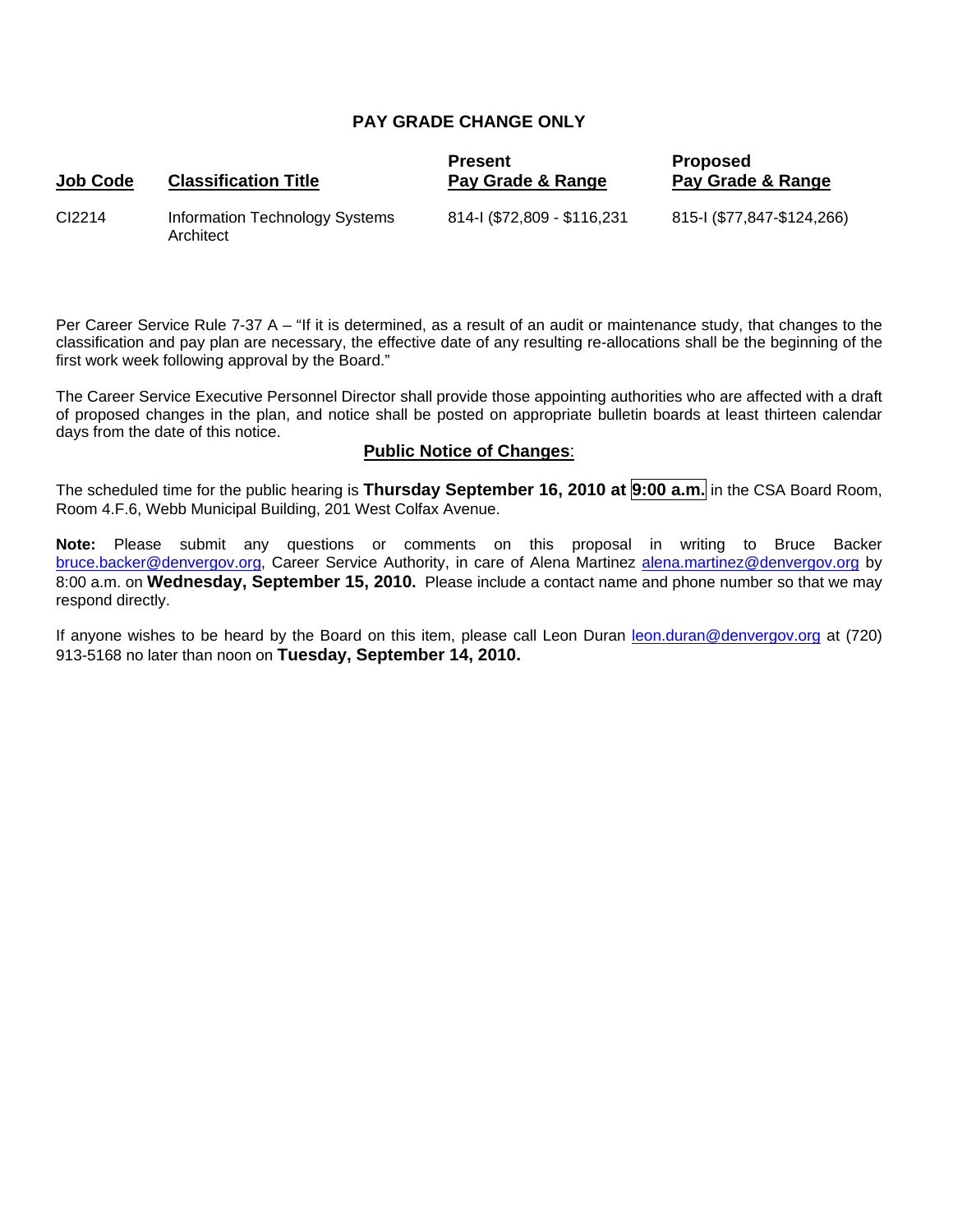

# Career Service Authority

Page 1 of 5

# Information Technology Project Manager I

# **GENERAL STATEMENT OF CLASS DUTIES**

Performs standard level professional project management work on one or more small information technology projects; supports the work unit by developing and maintaining project/operational metrics and internal processes and by administering and maintaining project management software and tools.

### **DISTINGUISHING CHARACTERISTICS**

The IT Project Manager I is the first class in a four class series; the IT Project Manager series also contains the IT Project Manager II, IT Project Manager III, and IT Program Manager. The main differences between the classes in the IT Project Manager series are the scope of responsibility and size and complexity of the projects managed.

The IT Project Manager I is distinguished from the *IT Project Manager II*, which performs full performance, professional project management work on one or more small to medium information technology projects. The project management work performed by the IT Project Manager II includes leading and coordinating the planning and implementation phases of the project management lifecycle.

The IT Project Manager I is also distinguished from the *IT Project Manager III*, which performs advanced, specialized, professional project management work on one or more medium to large moderately to highly complex information technology projects. The project management work performed by the IT Project Manager III includes managing and coordinating the project planning, implementation, and evaluation phases of the project management lifecycle.

Finally, the IT Project Manager I is distinguished from the *IT Program Manager*, which performs full performance program management work on one or more highly complex or enterprise-wide information technology programs consisting of multiple projects. The program management work performed by the IT Program Manager includes managing the design, development, implementation, and maintenance phases of the program management lifecycle.

### **Project Management Definition:**

Project management is a carefully planned and organized effort to accomplish a specific one-time effort/endeavor and undertaken to achieve a particular aim. Project management includes developing a project plan; defining project goals and objectives; specifying tasks; determining how goals will be achieved and what resources are needed; and associating budgets and timelines for completion. It also includes implementing the project plan along with careful controls to stay on the "critical path" that is to ensure the plan is being managed according to the plan. Project management usually follows major phases including project planning, implementation, evaluation, and support/maintenance.

# *Guidelines, Difficulty and Decision Making Level:*

Guidelines are generally numerous, well established, and directly applicable to the work assignment. Work assignment and desired results are explained by general oral or written instructions.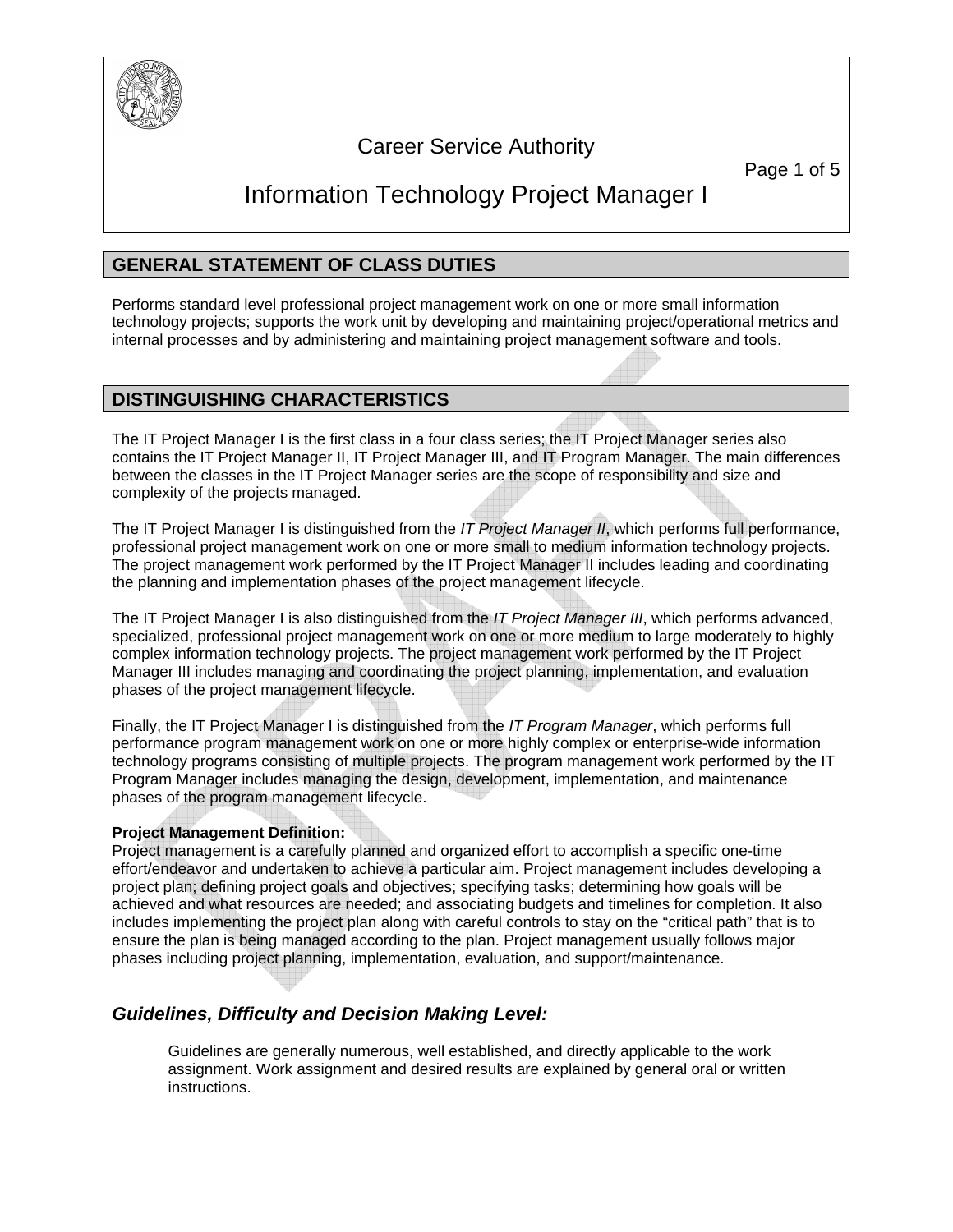Duties assigned are generally repetitive and restricted in scope but may be of substantial intricacy. Employee primarily applies standardized practices.

Decisions or recommendations on non-standardized situations are limited to relating organizational policies to specific cases. Problems that are not covered by guidelines or are without precedent are taken up with the supervisor.

### *Level of Supervision Received and Quality Review:*

Under normal supervision, within a standardized work situation, the employee performs duties common to the line of work without close supervision or detailed instruction. Work product is subject to continual review.

### *Interpersonal Communications and Purpose:*

Contacts with the public or employees where explanatory or interpretive information is exchanged, gathered, or presented and some degree of discretion and judgment are required within the parameters of the job function.

## *Level of Supervision Exercised:*

By position, performs lead work over consultants/contractors and other technical and professional staff who are assigned to specific information technology projects.

### **ESSENTIAL DUTIES**

Participates in needs and priority assessments by analyzing business processes and requirements; provides input on the development of functional and technical specifications for new information technology systems.

Maintains project plans, which outline the objectives of the project, scope of work, and project elements; coordinates and implements changes to project deliverables, resources, timelines, and/or budgets.

Participates in the vendor selection process, which includes reviewing submitted bids from contractors and serving as a member of the vendor selection committee; monitors projects for conformance to approved plans and contract specifications.

Monitors project budgets, which includes tracking expenditures and preparing reports detailing the status of the project budget; monitors project performance, service levels and other metrics required to ensure project goals and objectives are being met.

Performs lead work over project personnel who have been assigned responsibility for various portions of a project; confers with senior project management staff to develop or modify work plans, assign and distribute work, and resolve problems encountered during daily operations.

Coordinates project meetings with stakeholders and project personnel to communicate milestones and completion dates; maintains a communication plan and related project status reports for key stakeholders.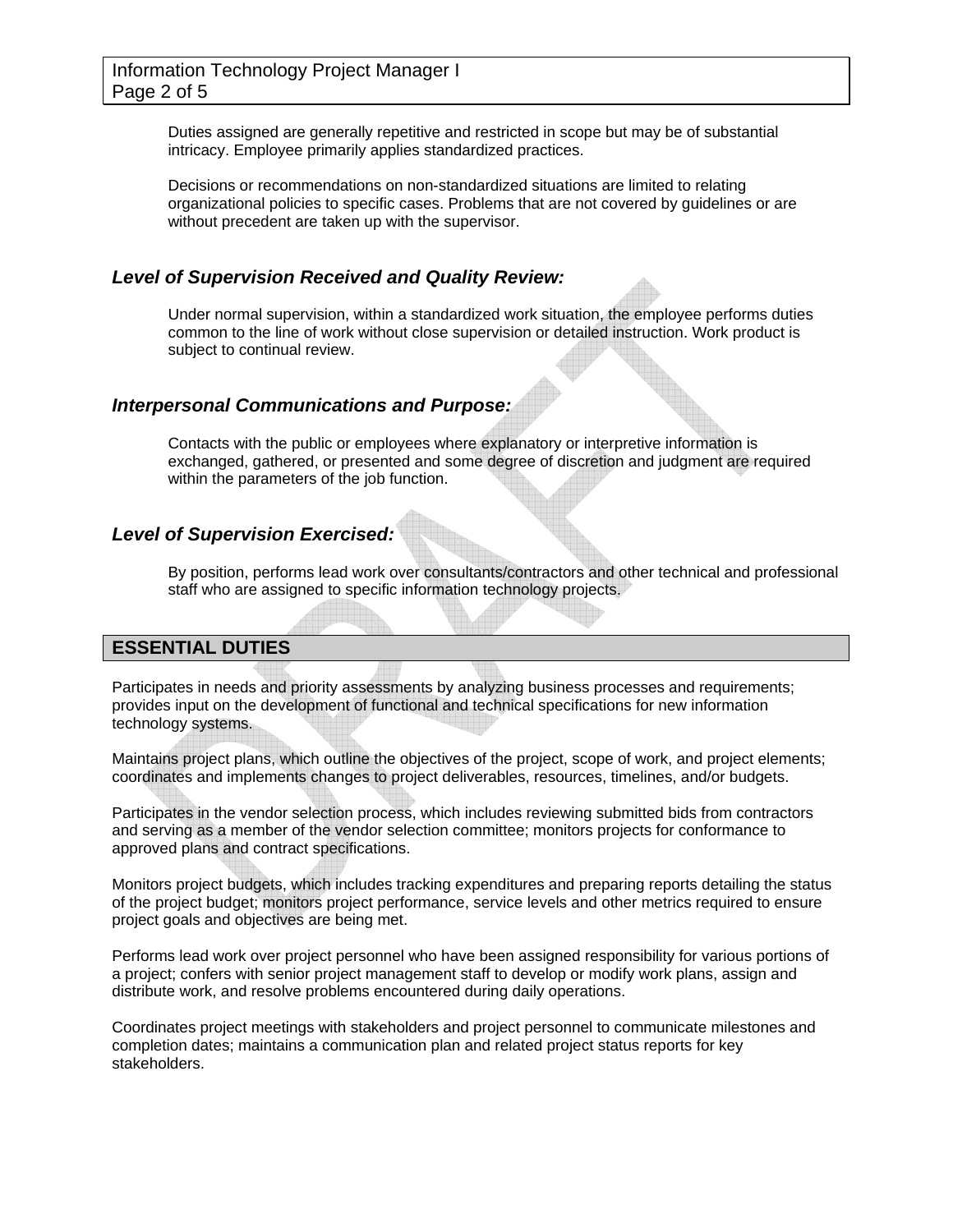### Information Technology Project Manager I Page 3 of 5

Conducts risk and cost/benefit analyses and participates in the management of risk associated with projects to include the development of strategies to deal with unexpected crises and unresolved risks; assists with the implementation of changes to project deliverables, resources, timelines, and/or budget.

Performs project closure activities by compiling metrics related to project success, project attributes, individual productivity, and adherence to defined processes.

Designs, implements, and evaluates project management processes and templates for the project management office; ensures project control systems are in place and provides project data for management; administers and maintains project management software and tools.

Performs other duties as assigned or requested.

Any one position may not include all of the duties listed. However, the allocation of positions will be determined by the amount of time spent in performing the essential duties listed above.

# **MINIMUM QUALIFICATIONS**

### *Competencies, Knowledge, & Skills:*

- **Communication** Expresses information (for example, ideas or facts) to individuals or groups effectively, taking into account the audience and nature of the information (for example, technical, sensitive, controversial); makes clear and convincing oral presentations; listens to others, attends to nonverbal cues, and responds appropriately.
- **Writing -** Recognizes or uses correct English grammar, punctuation, and spelling; communicates information in a succinct and organized manner; produces written information, including technical material that is appropriate for the intended audience.
- **Interpersonal Relationship and Service Orientation -** Demonstrated competency in working with a wide range of government departments with diverse business needs, interests, expectations and requirements.
- **Conflict Management -** Manages and resolves conflicts, grievances, confrontations, or disagreements in a constructive manner to minimize negative personal impact.
- **Teamwork -** Encourages and facilitates cooperation, pride, trust and group identity; fosters commitment and team spirit; works with others to achieve goals.
- **Influencing/Negotiating -** Persuades others to accept recommendations, cooperate or change their behavior, works with others toward an agreement; negotiates to find mutually acceptable solutions.
- **Planning and Evaluating** Organizes work, sets priorities and determines resource requirements; determines short-or long-term goals and strategies to achieve them; coordinates with other organizations or parts of the organization to accomplish goals; monitors progress and evaluates outcomes.
- **Problem Solving -** Identifies problems; determines accuracy and relevance of information; uses sound judgment to generate and evaluate alternatives and to make recommendations.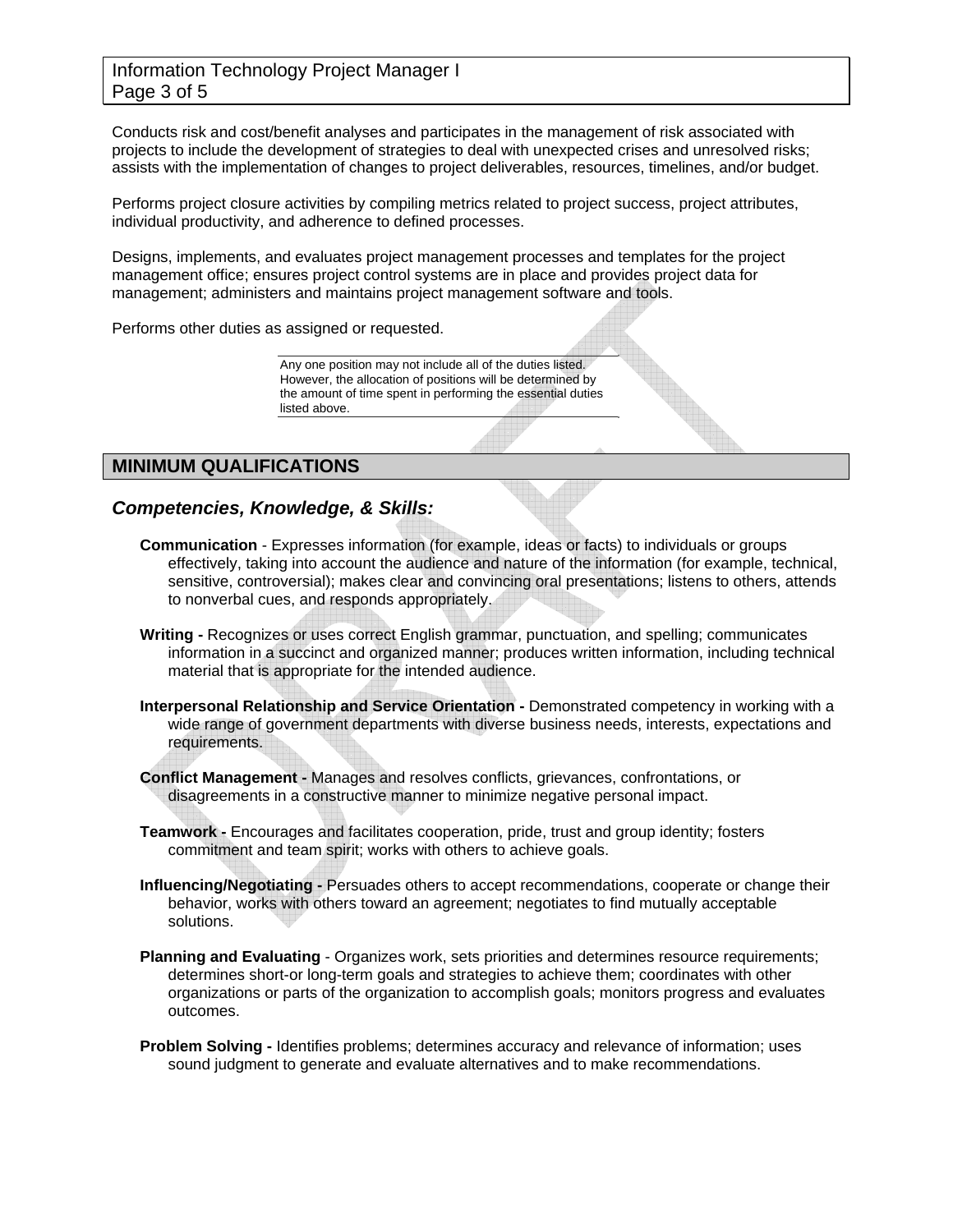- **Technical Competence -** Uses knowledge that is acquired through formal training or extensive onthe-job experience to perform one's job; works with, understands, and evaluates technical information related to the job; advises others on technical issues.
- Knowledge of information systems standards that either are compliant with or derived from other industrial, government and international standards and guidelines.
- Knowledge of project management tools, methods, and best practices such as those defined by the project management body of knowledge.
- Knowledge of planning, coordination and execution of business functions, resource allocation and production.
- Knowledge of the principles, methods and tools for conducting performance assessments of information technology systems (for example customer surveys, system performance measures).

Knowledge of methods and tools used for risk assessment and mitigation of risk.

**Physical Demands** (Physical Demands are a general guide and specific positions will vary based on working conditions, locations, and agency/department needs)*:* 

*Sitting*: remaining in the normal seated position. *Talking*: expressing or exchanging ideas by means of spoken words. *Hearing*: perceiving the nature of sounds by ear. *Reaching*: extending the hand(s) and arm(s). *Handling*: seizing, holding, grasping, or otherwise working with hand(s). *Feeling*: perceiving attributes of objects by means of skin receptors. *Eye/hand/foot coordination*: performing work through using two or more. *Lifting*: raising or lowering an object from one level to another. *Near Acuity*: ability to see clearly at 20 inches or less.

### *Working Environment:*

Work is primarily performed in an office setting and frequently at other locations for meetings. Work involves pressure due to multiple calls and inquiries and is subject to interruption.

### *Education Requirement:*

Bachelor's degree in business, information systems, or computer science

### *Experience Requirement:*

Two years of experience in coordinating and administering phases of an information technology project.

### *Education/Experience Equivalency:*

Additional appropriate education may be substituted for the minimum experience requirement.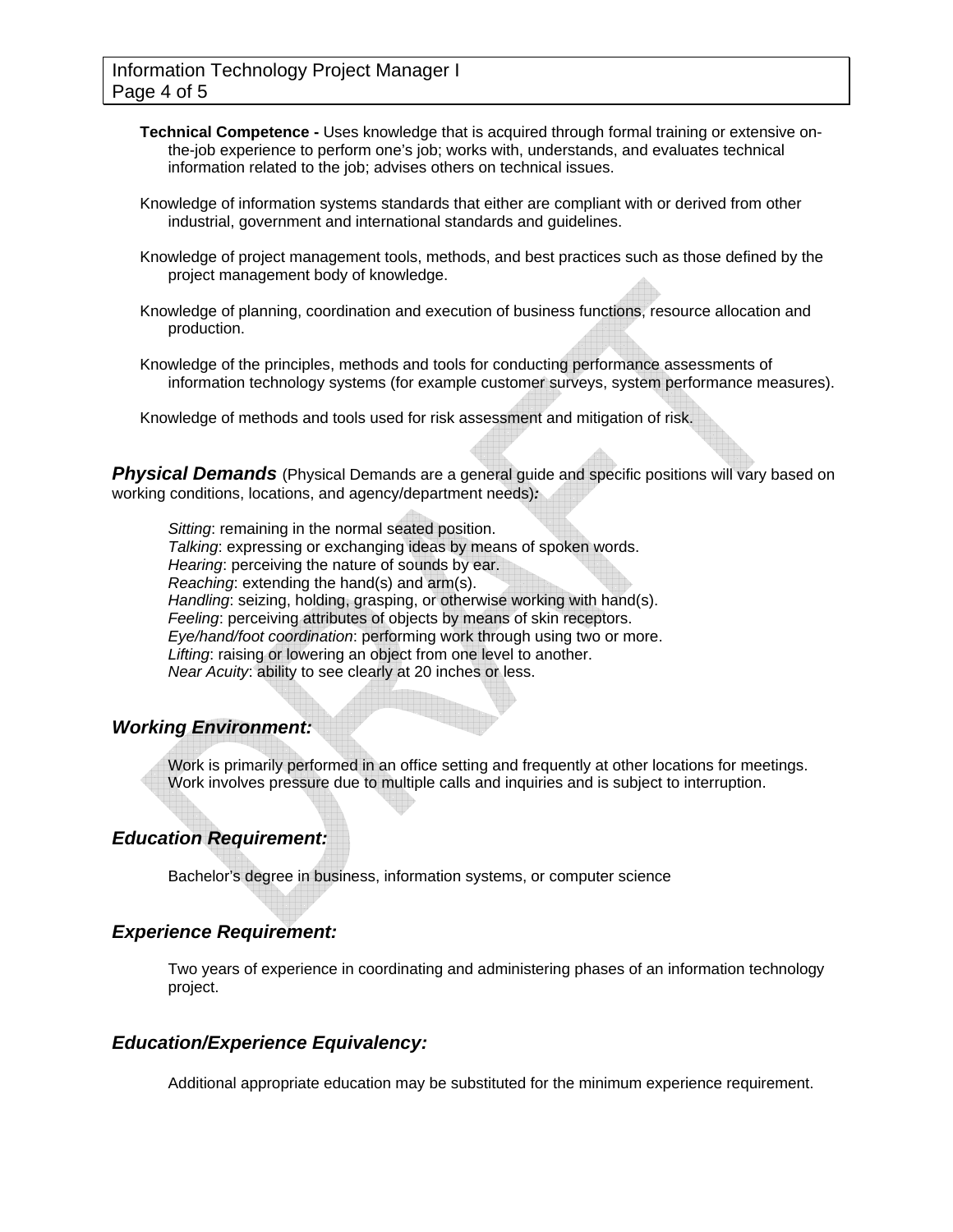Additional appropriate experience may be substituted for the minimum education requirement.

# *Licensure and/or Certification:*

None

# **CLASS DETAIL**

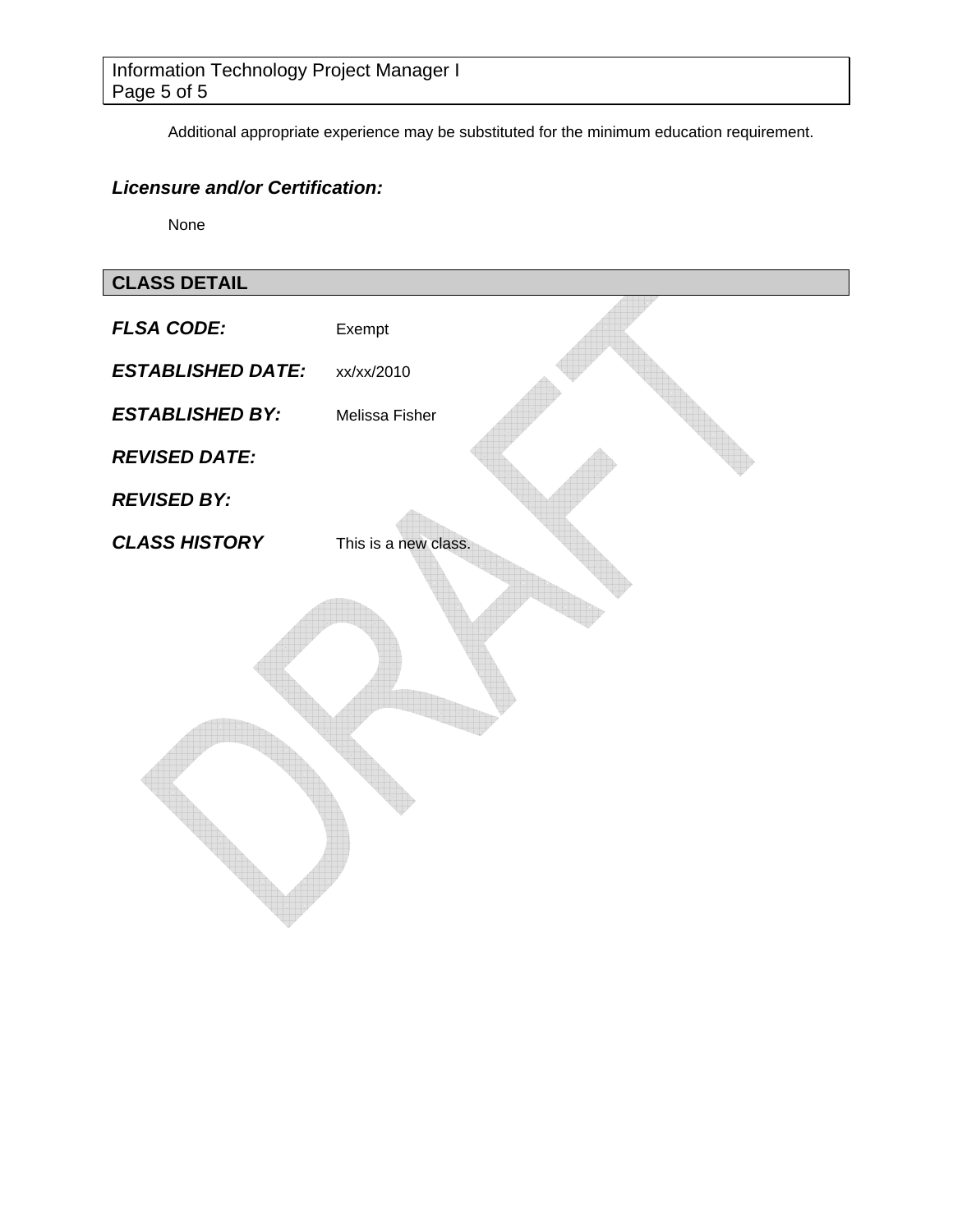

# Career Service Authority

Page 1 of 5

# Information Technology Project Manager II

# **GENERAL STATEMENT OF CLASS DUTIES**

Performs full performance, professional project management work on one or more small to medium information technology projects, which includes leading and coordinating the planning and implementation phases of the project management lifecycle.

## **DISTINGUISHING CHARACTERISTICS**

The IT Project Manager II is the second class in a four class series; the IT Project Manager series also contains the IT Project Manager I, IT Project Manager III, and IT Program Manager. The main differences between the classes in the IT Project Manager series are the scope of responsibility and size and complexity of the projects managed.

The IT Project Manager II is distinguished from the *IT Project Manager I*, which performs standard level professional project management work on one or more small information technology projects. The IT Project Manage I also supports the work unit by developing and maintaining project/operational metrics and internal processes and by administering and maintaining project management software and tools.

The IT Project Manager II is also distinguished from the *IT Project Manager III*, which performs advanced, specialized, professional project management work on one or more medium to large moderately to highly complex information technology projects. The project management work performed by the IT Project Manager III includes managing and coordinating the project planning, implementation, and evaluation phases of the project management lifecycle.

Finally, the IT Project Manager II is distinguished from the *IT Program Manager*, which performs full performance program management work on one or more highly complex or enterprise-wide information technology programs consisting of multiple projects. The program management work performed by the IT Program Manager includes managing the design, development, implementation, and maintenance phases of the program management lifecycle.

### **Project Management Definition:**

Project management is a carefully planned and organized effort to accomplish a specific one-time effort/endeavor and undertaken to achieve a particular aim. Project management includes developing a project plan; defining project goals and objectives; specifying tasks; determining how goals will be achieved and what resources are needed; and associating budgets and timelines for completion. It also includes implementing the project plan along with careful controls to stay on the "critical path" that is to ensure the plan is being managed according to the plan. Project management usually follows major phases including project planning, implementation, evaluation, and support/maintenance.

# *Guidelines, Difficulty and Decision Making Level:*

Guidelines are generally but not always clearly applicable, requiring the employee to exercise judgment in selecting the most pertinent guideline, interpret precedents, adapt standard practices to differing situations, and recommend alternative actions in situations without precedent.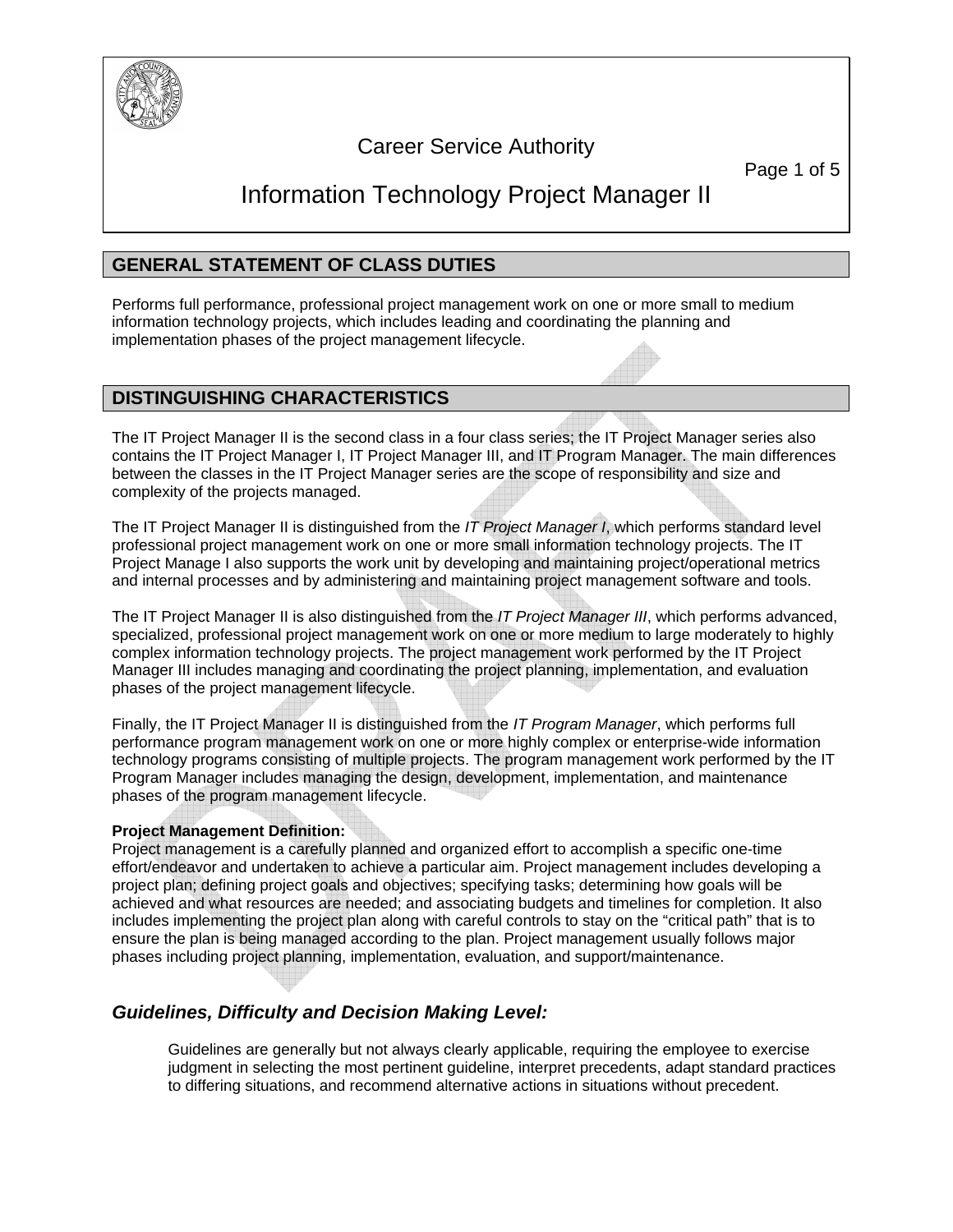Duties assigned are generally complex and may be of substantial intricacy. Work assignment is performed within an established framework under general instructions but requires simultaneous coordination of assigned functions or projects in various stages of completion.

Employee is responsible for determining time, place, and sequence of actions to be taken. Unusual problems or proposed deviations from guidelines, practices, or precedents may be discussed with the supervisor before being initiated.

### *Level of Supervision Received and Quality Review:*

Under general supervision, the employee receives assignments and is expected to carry them through to completion with substantial independence. Work is reviewed for adherence to instructions, accuracy, completeness, and conformance to standard practice or precedent. Recurring work clearly covered by guidelines may or may not be reviewed.

### *Interpersonal Communications and Purpose:*

Contacts with the public or employees where explanatory or interpretive information is exchanged, defended, and gathered and discretion and judgment are required within the parameters of the job function.

### *Level of Supervision Exercised:*

Matrix manages and/or coordinates the work of consultants/contractors and other technical and professional staff who are assigned to specific information technology projects.

### **ESSENTIAL DUTIES**

Leads a multi-disciplinary team responsible for performing needs and priority assessments and analyzing business processes and requirements in order to develop functional and technical specifications for new information technology systems.

Develops and gains approval of project plans, which outline the objectives of the project, scope of work, and project elements, including: schedule, project deliverables, funding limitations, procedures for accomplishing staff requirements, and allotment of available resources to various phases of projects.

Coordinates the vendor selection process, which includes drafting requests for proposal (RFP) and requests for information (RFI), reviewing submitted bids from contractors, and serving as a member of the vendor selection committee; administers and monitors contracts, which includes assisting with the preparation of contract negotiations and recommendations then monitoring projects for conformance to approved plans and contract specifications.

Develops and implements project budgets, which includes allocating resources and tracking and approving expenditures; prepares reports detailing the status of the project budget.

Matrix manages and/or coordinates and directs the work of consultants and project personnel who have been assigned responsibility for various portions of a project; confers with multi-disciplinary staff to establish work plan responsibilities and scope of authority; ensures technical proficiency and productivity of project staff and arranges for training as necessary.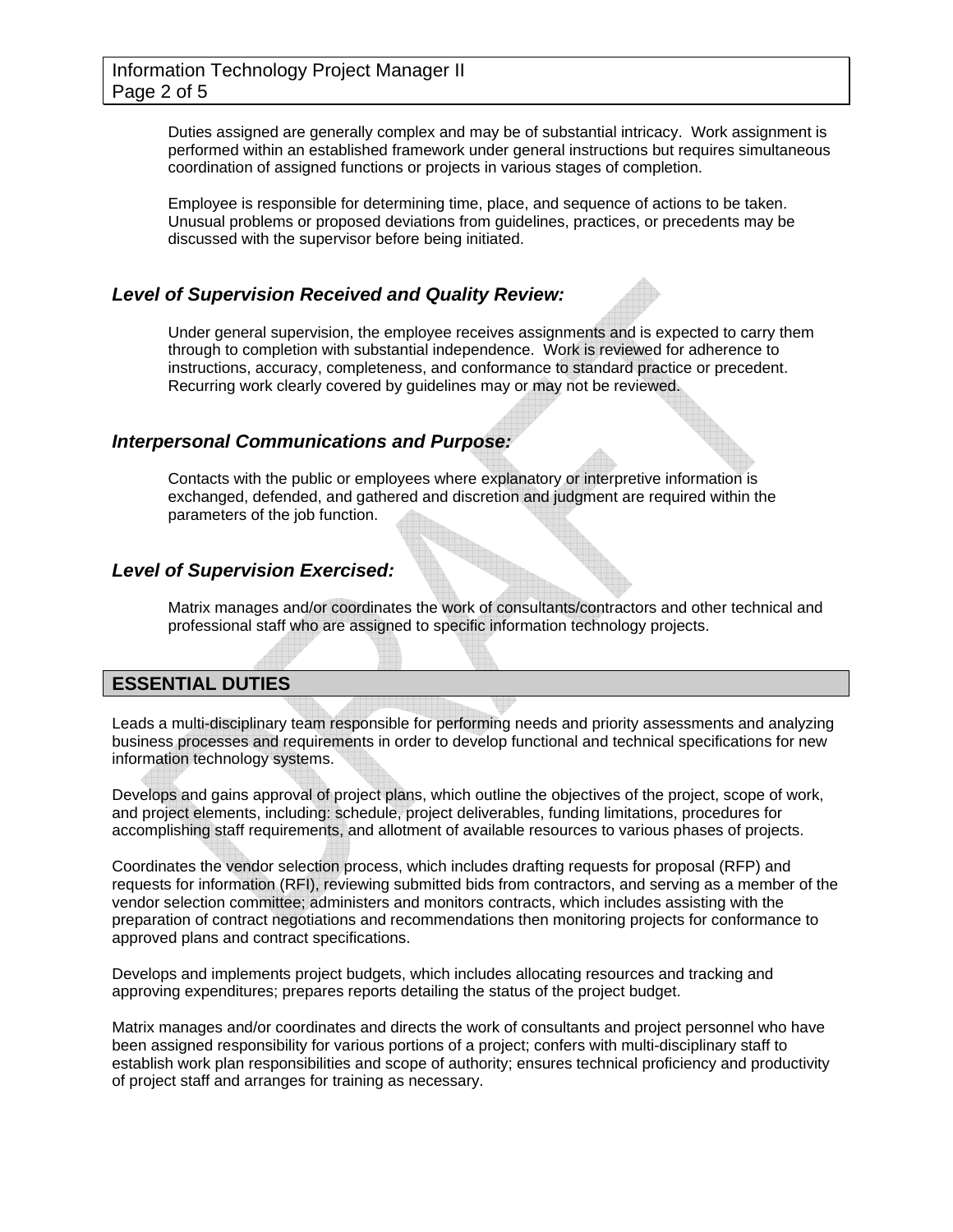### Information Technology Project Manager II Page 3 of 5

Plans and conducts project meetings with stakeholders and project personnel to communicate milestones and completion dates, to provide technical advice and solutions, and to resolve issues that arise during the course of the project; develops and maintains a communication plan and related project status reports for key stakeholders.

Reviews and analyzes project changes requests and makes recommendations related to the execution of these requests, taking into consideration the impact on the project schedule, cost, and resources; implements changes to project deliverables, resources, timelines, and/or budget.

Develops and implements plans to ensure compliance with information technology industry standards and internal architecture and infrastructure protocols; conducts risk and cost/benefit analyses, manages risk associated with projects, and devises strategies to deal with unexpected crises and unresolved risks.

Ensures the quality of project deliverables and obtains user acceptance of completed products or services; performs project closure activities including release of contract and permanent staff from the project, and completing lessons learned and project implementation review of best practices.

Performs other duties as assigned or requested.

Any one position may not include all of the duties listed. However, the allocation of positions will be determined by the amount of time spent in performing the essential duties listed above.

## **MINIMUM QUALIFICATIONS**

## *Competencies, Knowledge, & Skills:*

**Communication** - Expresses information (for example, ideas or facts) to individuals or groups effectively, taking into account the audience and nature of the information (for example, technical, sensitive, controversial); makes clear and convincing oral presentations; listens to others, attends to nonverbal cues, and responds appropriately.

**Conflict Management -** Manages and resolves conflicts, grievances, confrontations, or disagreements in a constructive manner to minimize negative personal impact.

- **Financial Management -** Prepares, justifies and/or administers the budget for project area; plans, administers and monitors expenditures to ensure cost-effective support of project policies; assesses financial condition of an organization.
- **Influencing/Negotiating -** Persuades others to accept recommendations, cooperate or change their behavior, works with others toward an agreement; negotiates to find mutually acceptable solutions.
- **Interpersonal Relationship and Service Orientation -** Demonstrated competency in working with a wide range of government departments with diverse business needs, interests, expectations and requirements.
- **Managing Human Resources -** Plans, distributes, coordinates, and monitors work assignments of others; evaluates work performance and provides feedback to others on their performance; ensures that staff are appropriately selected, utilized and developed and that they are treated in a fair and equitable manner.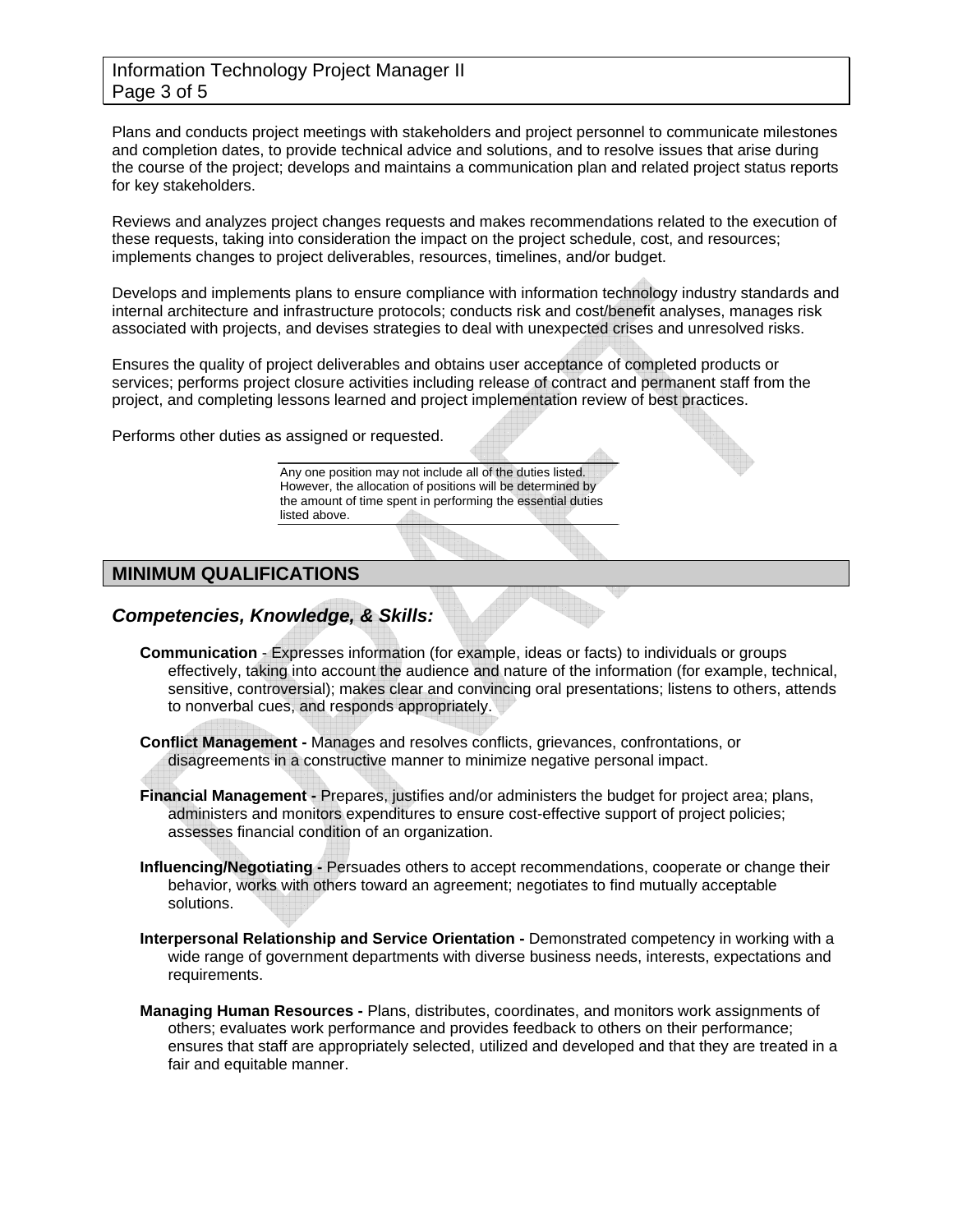- **Planning and Evaluating** Organizes work, sets priorities and determines resource requirements; determines short-or long-term goals and strategies to achieve them; coordinates with other organizations or parts of the organization to accomplish goals; monitors progress and evaluates outcomes.
- **Problem Solving -** Identifies problems; determines accuracy and relevance of information; uses sound judgment to generate and evaluate alternatives and to make recommendations.
- **Strategic Thinking -** Formulates effective strategies, determines objectives and sets priorities; anticipates potential threats or opportunities.
- **Teamwork -** Encourages and facilitates cooperation, pride, trust and group identity; fosters commitment and team spirit; works with others to achieve goals.
- **Technical Competence -** Uses knowledge that is acquired through formal training or extensive onthe-job experience to perform one's job; works with, understands, and evaluates technical information related to the job; advises others on technical issues.
- **Writing -** Recognizes or uses correct English grammar, punctuation, and spelling; communicates information in a succinct and organized manner; produces written information, including technical material that is appropriate for the intended audience.
- Knowledge of the organization's mission and functions, and how its social, political and technological systems work and operates effectively within them; this includes the programs, policies, procedures, rules and regulations of the organization.
- Knowledge of information systems standards that either are compliant with or derived from other industrial, government and international standards and guidelines.
- Knowledge of methods, principles and tools for managing projects, including acquisition and procurement management.
- Knowledge of planning, coordination and execution of business functions, resource allocation and production.
- Knowledge of the principles, methods and tools for conducting performance assessments of information technology systems (for example customer surveys, system performance measures).
- Knowledge of methods and tools used for risk assessment and mitigation of risk.
- Knowledge of various types of contracts, techniques for contracting or procurement, and contract negotiation and administration, conduct and understanding the impact of violating these standards on an organization, self and others; chooses an ethical course of action; is trustworthy.

**Physical Demands** (Physical Demands are a general quide and specific positions will vary based on working conditions, locations, and agency/department needs)*:* 

*Sitting*: remaining in the normal seated position. *Talking*: expressing or exchanging ideas by means of spoken words. *Hearing*: perceiving the nature of sounds by ear. *Reaching*: extending the hand(s) and arm(s). *Handling*: seizing, holding, grasping, or otherwise working with hand(s). *Feeling*: perceiving attributes of objects by means of skin receptors. *Eye/hand/foot coordination*: performing work through using two or more.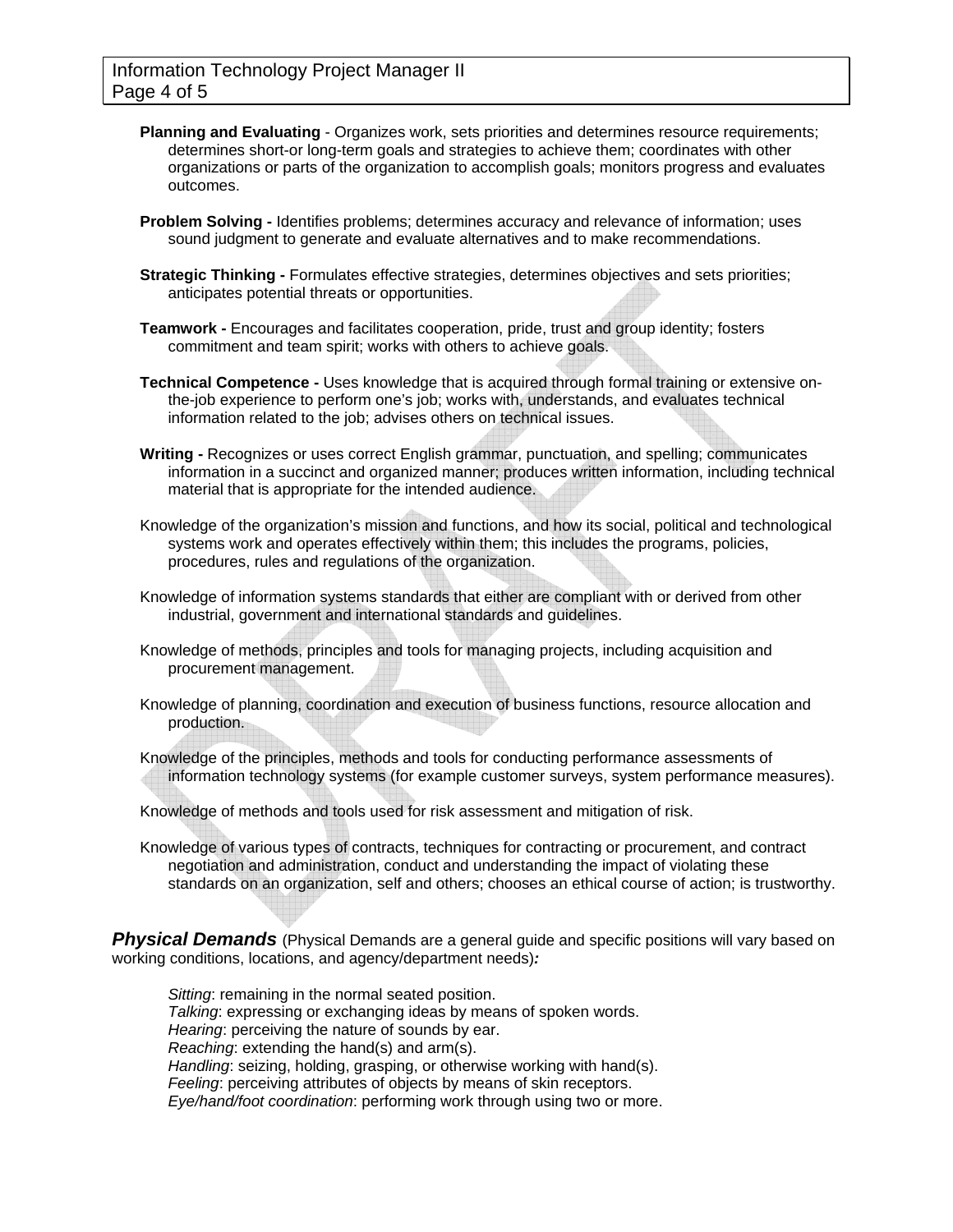*Lifting*: raising or lowering an object from one level to another. *Near Acuity*: ability to see clearly at 20 inches or less.

### *Working Environment:*

Work is primarily performed in an office setting and frequently at other locations for meetings. Work involves pressure due to multiple calls and inquiries and is subject to interruption.

### *Education Requirement:*

Bachelor's degree in business, information systems, or computer science

### *Experience Requirement:*

Three years of experience managing small to medium sized information technology projects to include experience at the type and level of the IT Project Manager I. -OR-

Three years of senior professional level information technology experience, of which two years must include practical information technology project management experience at the type and level of the IT Project Manager I.

### *Education/Experience Equivalency:*

Additional appropriate education may be substituted for the minimum experience requirement.

Additional appropriate experience may be substituted for the minimum education requirement.

# *Licensure and/or Certification:*

None

## **CLASS DETAIL**

| <b>FLSA CODE:</b>        | Exempt           |
|--------------------------|------------------|
| <b>ESTABLISHED DATE:</b> | 4/16/2003        |
| <b>REVISED DATE:</b>     | xx/xx/2010       |
| <b>REVISED BY:</b>       | Melissa Fisher   |
| <b>CLASS HISTORY</b>     | xx/2010: the cla |

**P** class spec was revised and updated as a part of the creation of the IT Project Manager series.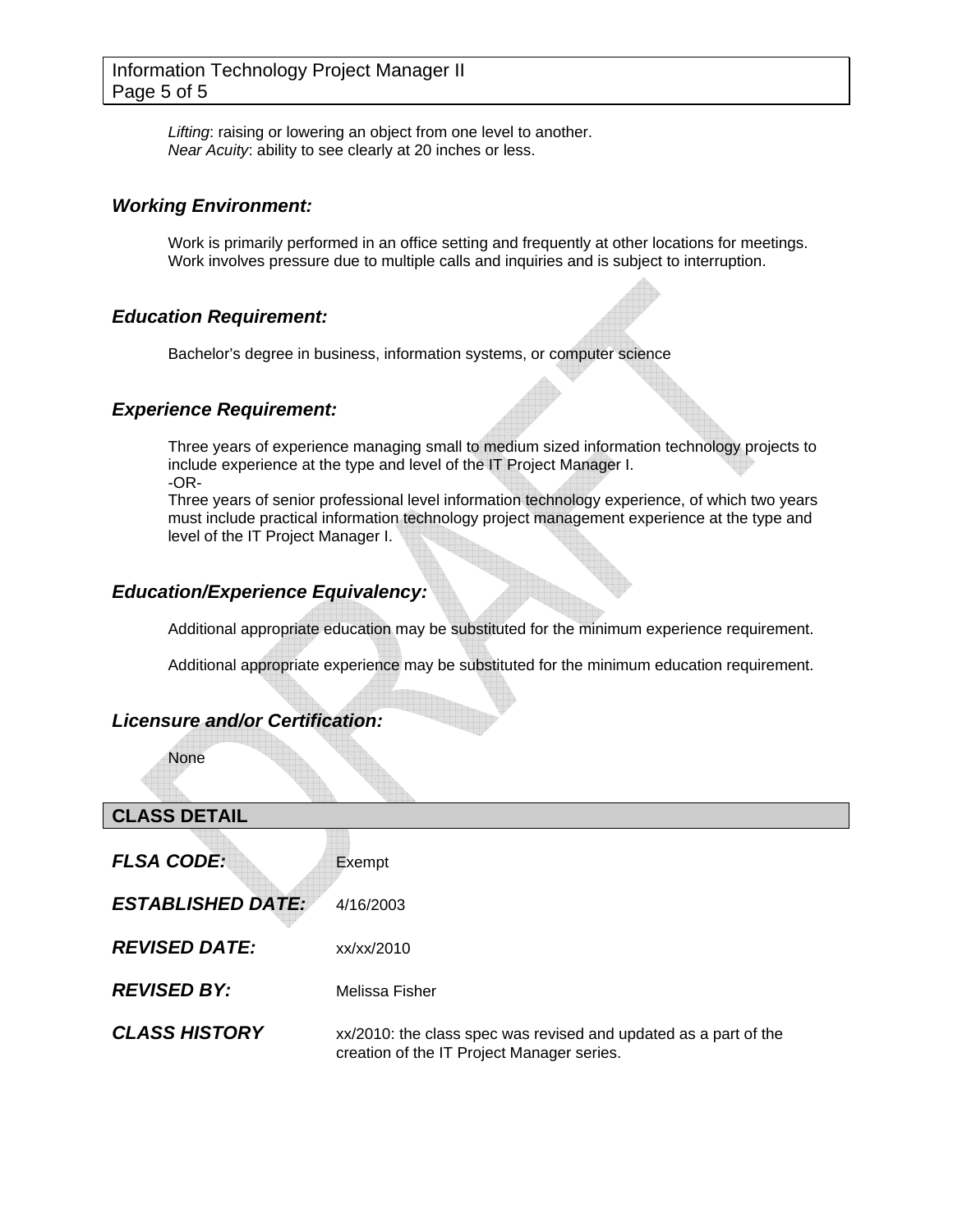

# Career Service Authority

Page 1 of 6

# Information Technology Project Manager III

# **GENERAL STATEMENT OF CLASS DUTIES**

Performs advanced, specialized, professional project management work on one or more medium to large moderately to highly complex information technology projects, which includes managing and coordinating the project planning, implementation, and evaluation phases of the project management lifecycle.

### **DISTINGUISHING CHARACTERISTICS**

The IT Project Manager III is the third class in a four class series; the IT Project Manager series also contains the IT Project Manager I, IT Project Manager II, and IT Program Manager. The main differences between the classes in the IT Project Manager series are the scope of responsibility and size and complexity of the projects managed.

The IT Project Manager III is distinguished from the *IT Project Manager I*, which performs standard level professional project management work on one or more small information technology projects. The IT Project Manage I also supports the work unit by developing and maintaining project/operational metrics and internal processes and by administering and maintaining project management software and tools.

The IT Project Manager III is distinguished from the *IT Project Manager II*, which performs full performance, professional project management work on one or more small to medium information technology projects. The project management work performed by the IT Project Manager II includes leading and coordinating the planning and implementation phases of the project management lifecycle.

Finally, the IT Project Manager II is distinguished from the *IT Program Manager*, which performs full performance program management work on one or more highly complex or enterprise-wide information technology programs consisting of multiple projects. The program management work performed by the IT Program Manager includes managing the design, development, implementation, and maintenance phases of the program management lifecycle.

### **Project Management Definition:**

Project management is a carefully planned and organized effort to accomplish a specific one-time effort/endeavor and undertaken to achieve a particular aim. Project management includes developing a project plan; defining project goals and objectives; specifying tasks; determining how goals will be achieved and what resources are needed; and associating budgets and timelines for completion. It also includes implementing the project plan along with careful controls to stay on the "critical path" that is to ensure the plan is being managed according to the plan. Project management usually follows major phases including project planning, implementation, evaluation, and support/maintenance.

# *Guidelines, Difficulty and Decision Making Level:*

Guidelines are generally in the form of stated objectives only with issues and factors largely undefined requiring the employee to exercise creativity and ingenuity in devising criteria, techniques, strategy, and methodologies for approaching assigned functions or projects.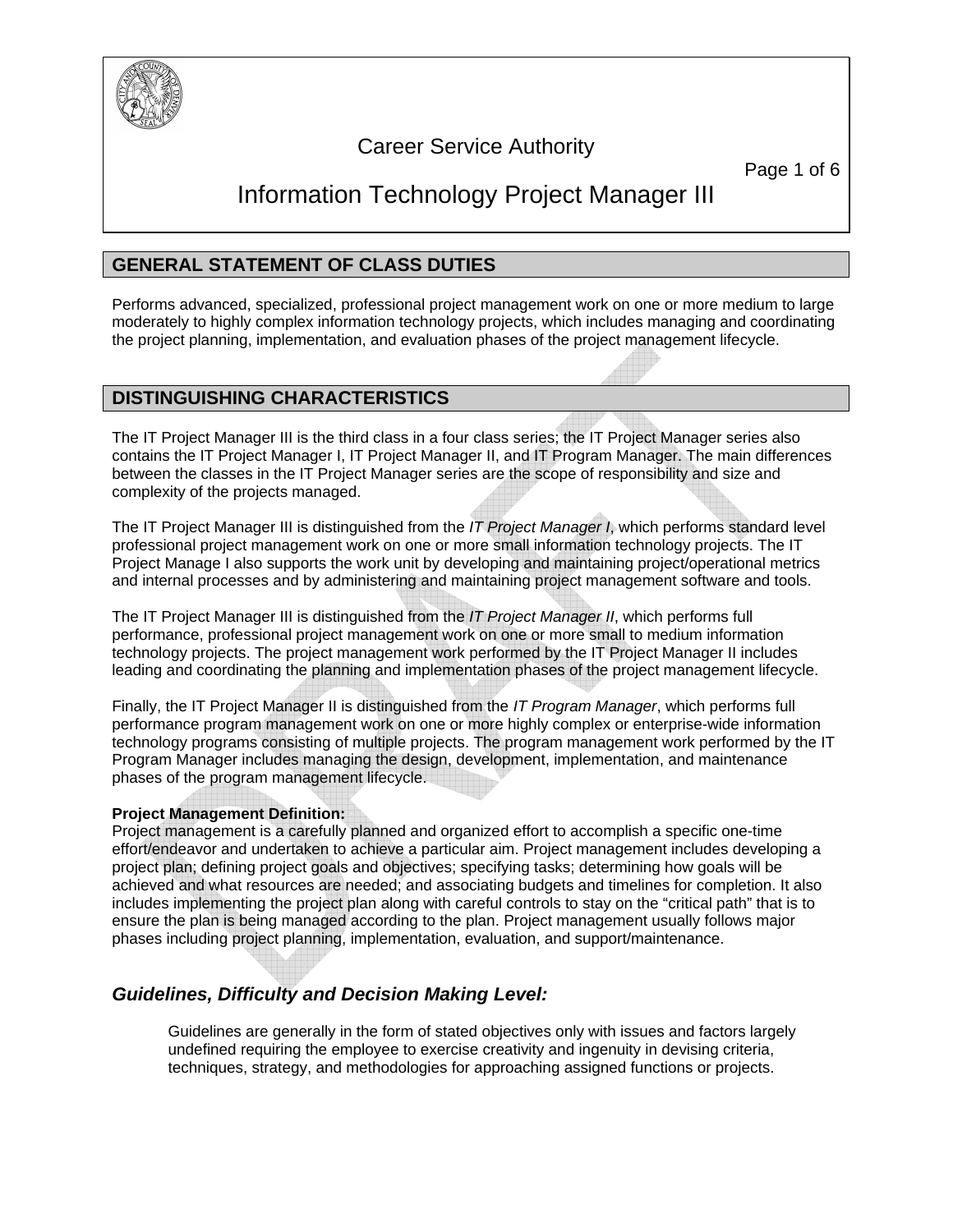Duties performed involve concepts, theories, and concrete factors to be evaluated and weighed requiring a high degree of analytical ability, independent judgment, and decision-making.

Work assignment is generally unstructured and employee is responsible for organizing complex, varied, and simultaneous coordination of several functions, programs, or projects in various stages of completion.

### *Level of Supervision Received and Quality Review:*

Under administrative supervision, the employee has personal accountability for carrying out an assigned function, program, or project within the scope of established guidelines and objectives and is expected to resolve problems that arise in the normal course of the work. Completed work is generally reviewed for soundness of judgment, conclusion, adequacy, and conformance to policy.

### *Interpersonal Communications and Purpose:*

Contacts are of a remedial nature involving the resolution of problems and where some degree of discretion and judgment are required in carrying out a major program and/or function of the organization.

### *Level of Supervision Exercised:*

Matrix manages and/or coordinates the work of consultants/contractors and other technical and professional staff who are assigned to specific information technology projects.

By position, performs lead work over incumbents classified as Information Technology Project Manager I.

### **ESSENTIAL DUTIES**

Leads a multi-disciplinary team responsible for performing needs and priority assessments and analyzing business processes and requirements in order to develop functional and technical specifications for new information technology systems.

Develops and gains approval of project plans, which outline the objectives of the project, scope of work, and project elements, including: schedule, project deliverables, funding limitations, procedures for accomplishing staff requirements, and allotment of available resources to various phases of projects.

Manages the vendor selection process, which includes developing requests for proposal (RFP) and requests for information (RFI), reviewing submitted bids from contractors, and serving as the chair of the vendor selection committee.

Develops, negotiates, implements and monitors contracts, ensuring conformance to approved plans and contract specifications; acts as a liaison to the City Attorney's Office, follows prospective contracts throughout the review process, and coordinates actions for breach of contract situations.

Develops, implements, and monitors project budgets that are complex in nature, taking into consideration the potential for multiple funding streams; allocates resources and tracks and approves expenditures;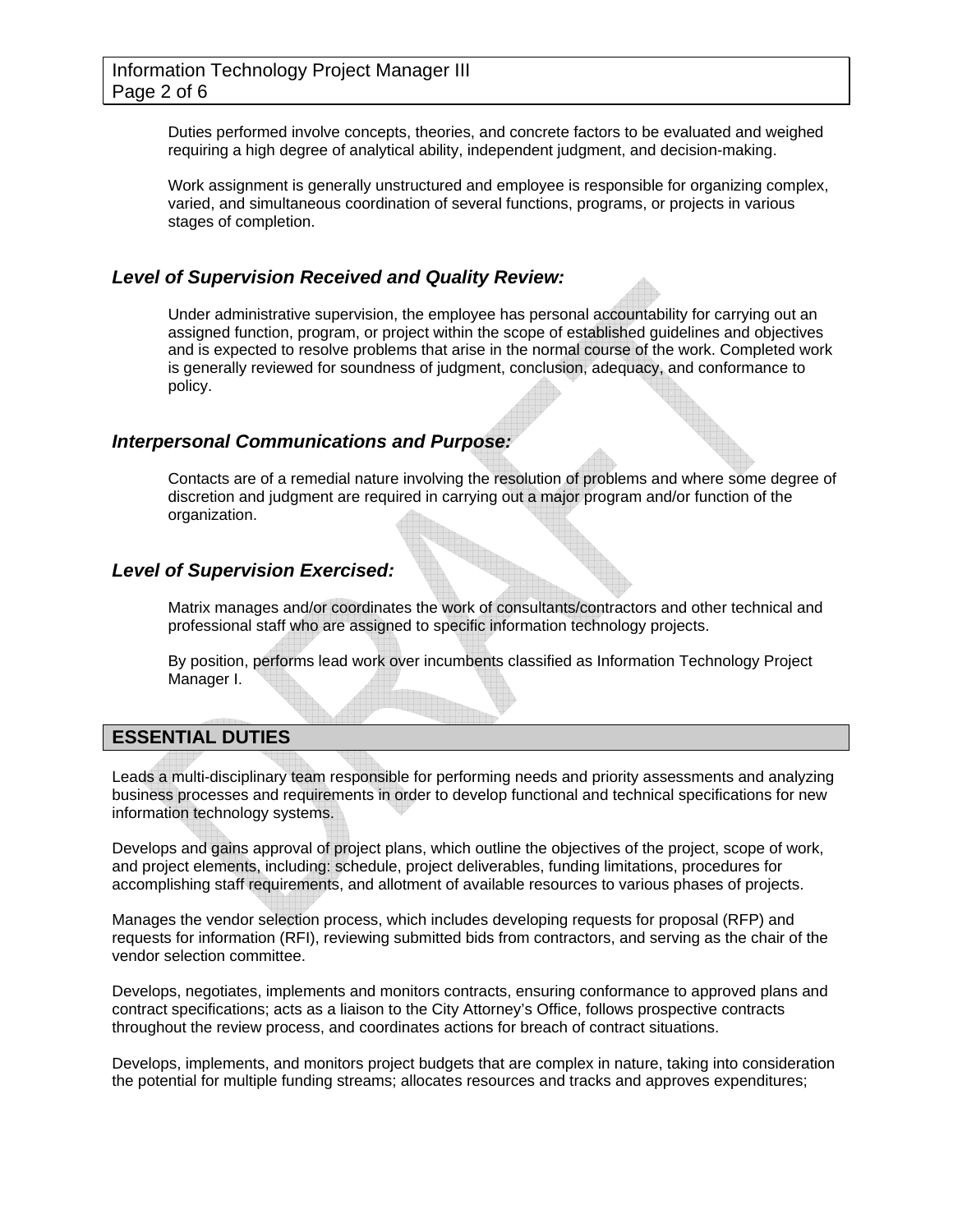### Information Technology Project Manager III Page 3 of 6

prepares reports detailing the status of the project budget and compliance to any requirements as specified by funding sources.

Matrix manages and/or coordinates and directs the work of consultants and project personnel who have been assigned responsibility for various portions of a project; establishes work plan responsibilities and scope of authority; ensures technical proficiency and productivity of project staff and arranges for training as necessary.

Facilitates planning meetings with stakeholders and project personnel to discuss the project plan, including the fit-gap analysis and proposed budget; plans and conducts project meetings during implementation to communicate milestones and completion dates, to provide technical advice and solutions, and to resolve issues that arise during the course of the project; develops, maintains, and presents a communication plan and related project status reports for key stakeholders.

Reviews and analyzes project changes requests and makes recommendations related to the execution of these requests, taking into consideration the impact on the project schedule, cost, and resources; directs the implementation of changes to project deliverables, resources, timelines, and/or budget.

Develops and implements plans to ensure compliance with information technology industry standards, internal architecture and infrastructure protocols, and established business practices; conducts risk and cost/benefit analyses, manages risk associated with projects, and devises strategies to deal with unexpected crises and unresolved risks.

Ensures the quality of project deliverables and obtains user acceptance of completed products or services; performs project closure activities including release of contract and permanent staff from the project, and completing lessons learned and project implementation review of best practices.

Performs lead work over lower level project management staff by developing or modifying work plans, assigning and distributing work, providing work instruction, resolving problems encountered during daily operations, and providing input for the performance enhancement plan.

Assists with the development and implementation of project management processes and methodologies to ensure projects are delivered on time, within budget, adhere to high quality standards and meet customer expectations.

Assists information technology program managers in partnering with senior management across the city to identify and prioritize opportunities for utilizing information technology to achieve the goals of the enterprise.

Performs other duties as assigned or directed.

Any one position may not include all of the duties listed. However, the allocation of positions will be determined by the amount of time spent in performing the essential duties listed above.

# **MINIMUM QUALIFICATIONS**

### *Competencies, Knowledge, & Skills:*

**Communication** - Expresses information (for example, ideas or facts) to individuals or groups effectively, taking into account the audience and nature of the information (for example, technical, sensitive, controversial); makes clear and convincing oral presentations; listens to others, attends to nonverbal cues, and responds appropriately.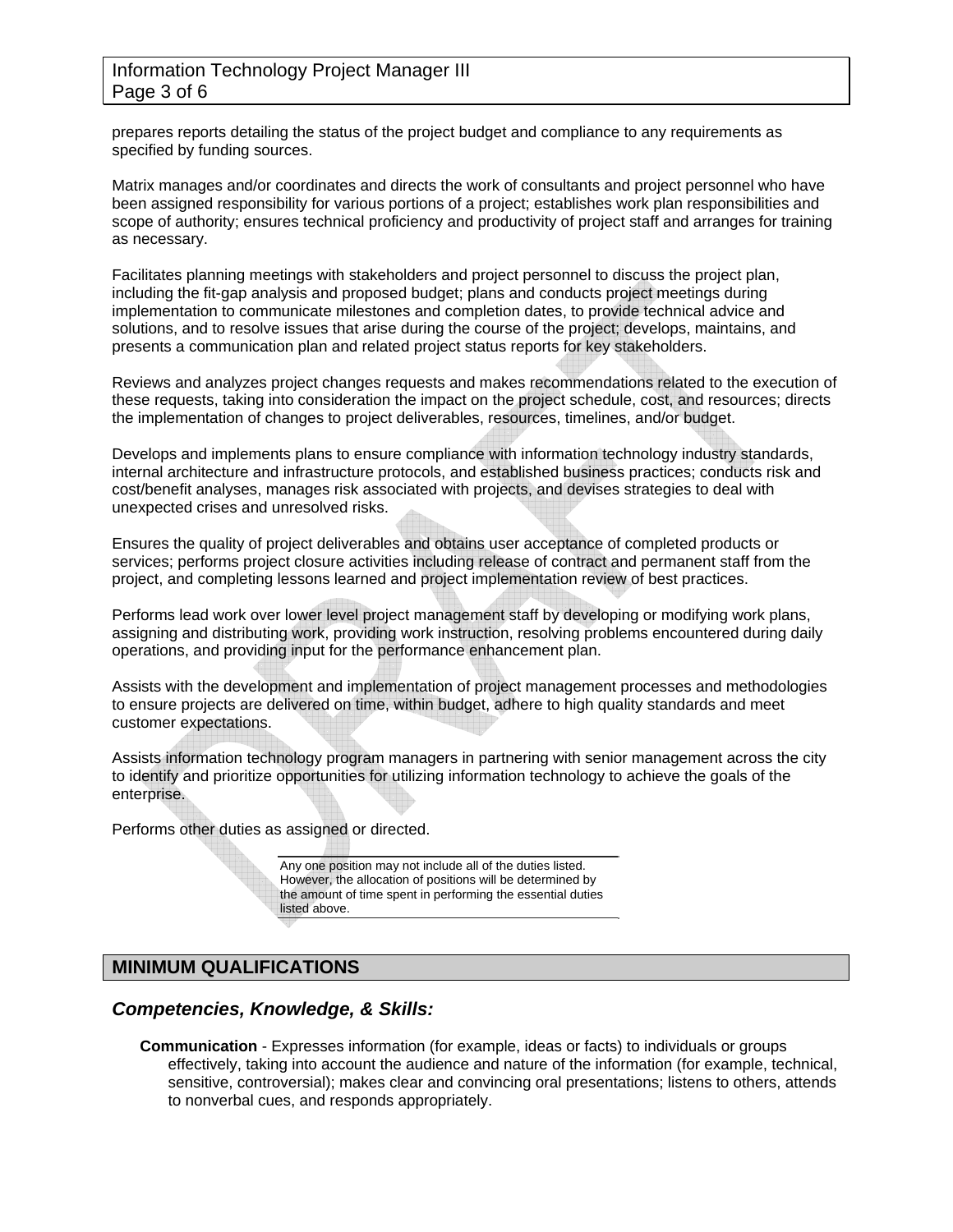- **Conflict Management -** Manages and resolves conflicts, grievances, confrontations, or disagreements in a constructive manner to minimize negative personal impact.
- **Financial Management -** Prepares, justifies and/or administers the budget for project area; plans, administers and monitors expenditures to ensure cost-effective support of project policies; assesses financial condition of an organization.
- **Influencing/Negotiating -** Persuades others to accept recommendations, cooperate or change their behavior, works with others toward an agreement; negotiates to find mutually acceptable solutions.
- **Interpersonal Relationship and Service Orientation -** Demonstrated competency in working with a wide range of government departments with diverse business needs, interests, expectations and requirements.
- **Managing Human Resources -** Plans, distributes, coordinates, and monitors work assignments of others; evaluates work performance and provides feedback to others on their performance; ensures that staff are appropriately selected, utilized and developed and that they are treated in a fair and equitable manner.
- **Planning and Evaluating** Organizes work, sets priorities and determines resource requirements; determines short-or long-term goals and strategies to achieve them; coordinates with other organizations or parts of the organization to accomplish goals; monitors progress and evaluates outcomes.
- **Problem Solving -** Identifies problems; determines accuracy and relevance of information; uses sound judgment to generate and evaluate alternatives and to make recommendations.
- **Strategic Thinking -** Formulates effective strategies, determines objectives and sets priorities; anticipates potential threats or opportunities.
- **Teamwork -** Encourages and facilitates cooperation, pride, trust and group identity; fosters commitment and team spirit; works with others to achieve goals.
- **Technical Competence -** Uses knowledge that is acquired through formal training or extensive onthe-job experience to perform one's job; works with, understands, and evaluates technical information related to the job; advises others on technical issues.
- **Writing -** Recognizes or uses correct English grammar, punctuation, and spelling; communicates information in a succinct and organized manner; produces written information, including technical material that is appropriate for the intended audience.
- Knowledge of the organization's mission and functions, and how its social, political and technological systems work and operates effectively within them; this includes the programs, policies, procedures, rules and regulations of the organization.
- Knowledge of information systems standards that either are compliant with or derived from other industrial, government and international standards and guidelines.
- Knowledge of methods, principles and tools for managing projects, including acquisition and procurement management.
- Knowledge of planning, coordination and execution of business functions, resource allocation and production.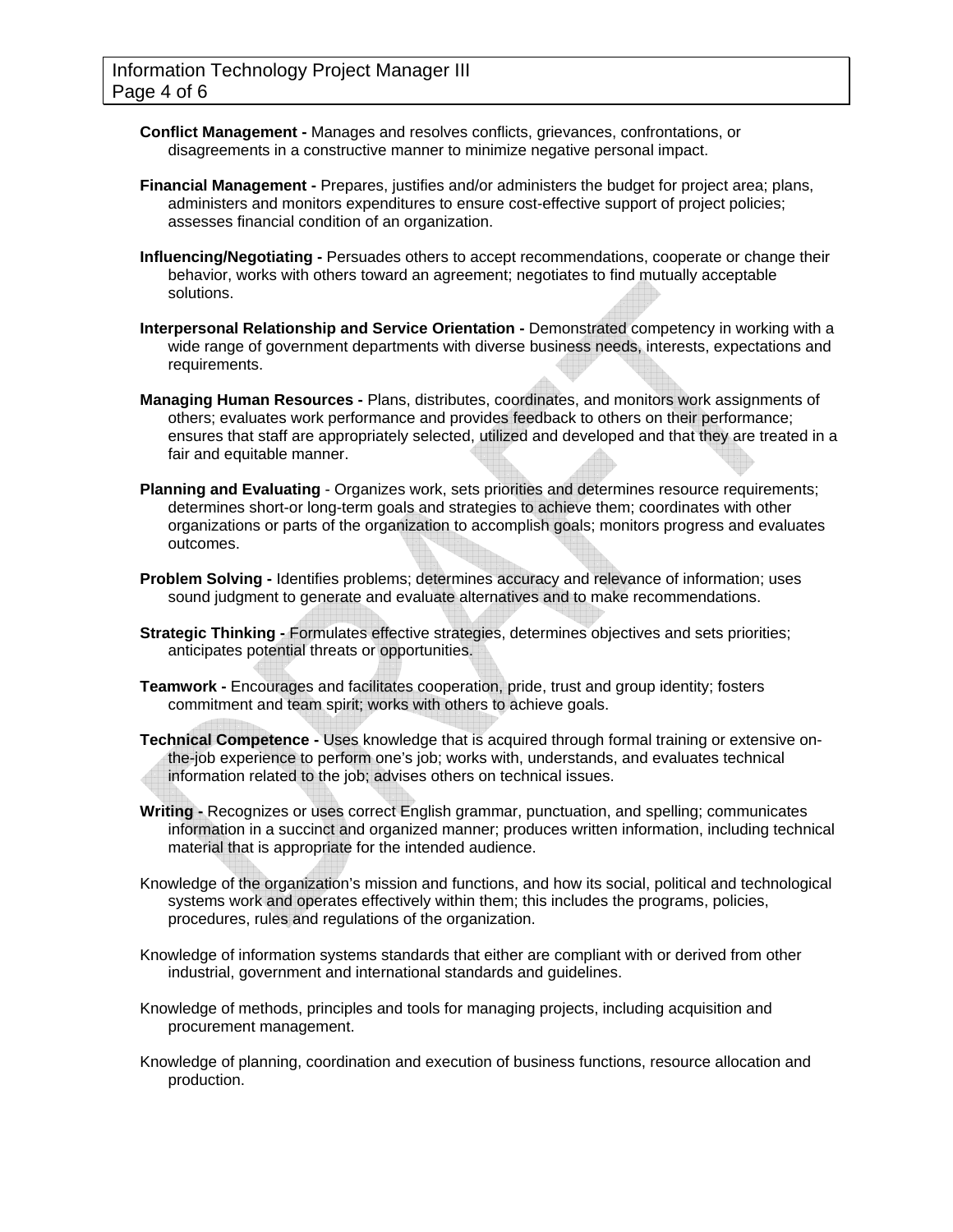Knowledge of the principles, methods and tools for conducting performance assessments of information technology systems (for example customer surveys, system performance measures).

Knowledge of methods and tools used for risk assessment and mitigation of risk.

Knowledge of Information Technology Infrastructure Library standards and protocols.

Knowledge of various types of contracts, techniques for contracting or procurement, and contract negotiation and administration, conduct and understanding the impact of violating these standards on an organization, self and others; chooses an ethical course of action; is trustworthy.

**Physical Demands** (Physical Demands are a general guide and specific positions will vary based on working conditions, locations, and agency/department needs)*:* 

*Sitting*: remaining in the normal seated position. *Talking*: expressing or exchanging ideas by means of spoken words. *Hearing*: perceiving the nature of sounds by ear. *Reaching*: extending the hand(s) and arm(s). *Handling*: seizing, holding, grasping, or otherwise working with hand(s). *Feeling*: perceiving attributes of objects by means of skin receptors. *Eye/hand/foot coordination*: performing work through using two or more. *Lifting*: raising or lowering an object from one level to another. *Near Acuity*: ability to see clearly at 20 inches or less.

### *Working Environment:*

Work is primarily performed in an office setting and frequently at other locations for meetings. Work involves pressure due to multiple calls and inquiries and is subject to interruption.

### *Education Requirement:*

Bachelor's degree in business, information systems, or computer science

### *Experience Requirement:*

Three years of experience managing medium to large sized information technology projects to include experience at the type and level of the IT Project Manager II.

### *Education/Experience Equivalency:*

Additional appropriate education may be substituted for the minimum experience requirement.

Additional appropriate experience may be substituted for the minimum education requirement.

### *Licensure and/or Certification:*

None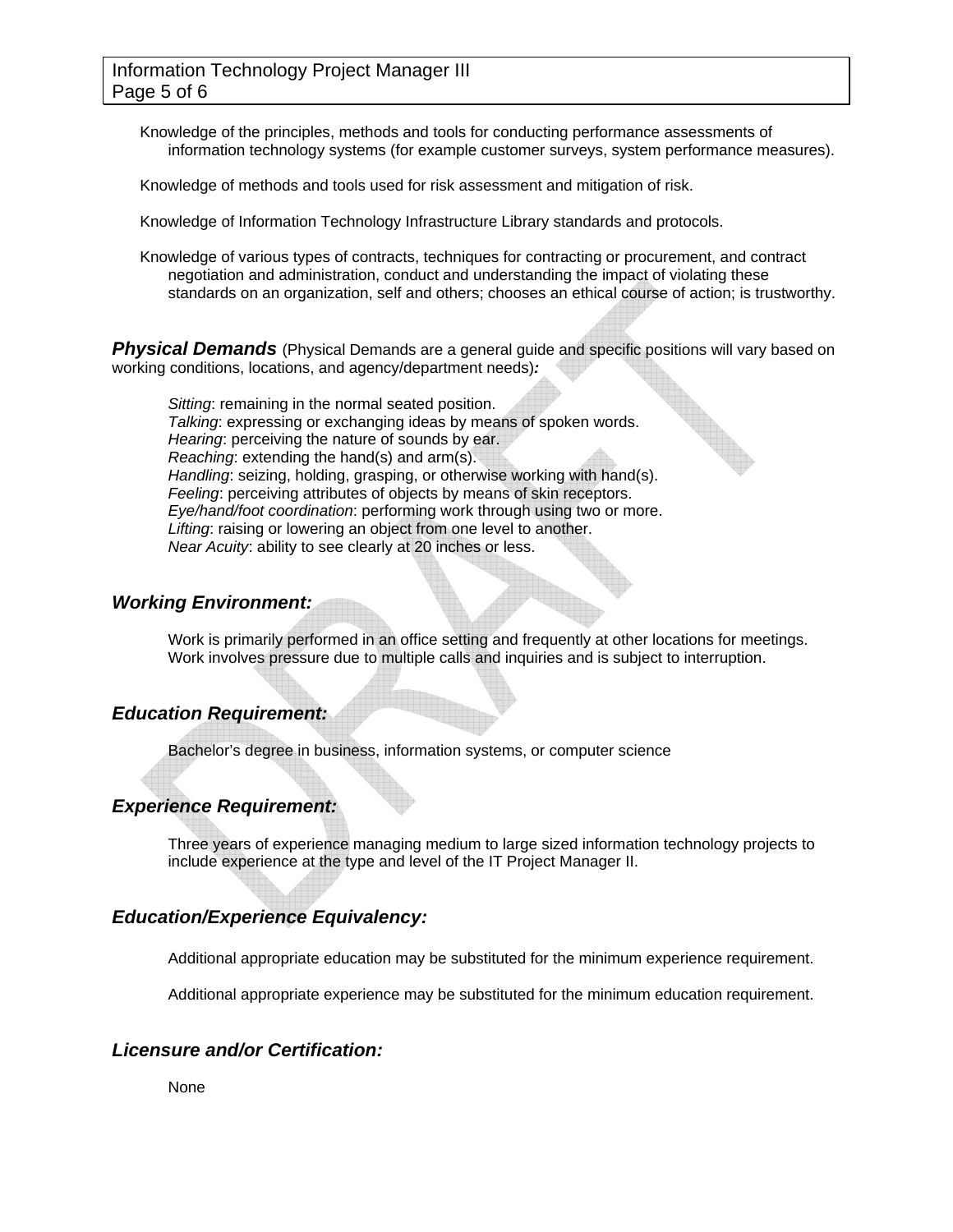# **CLASS DETAIL**

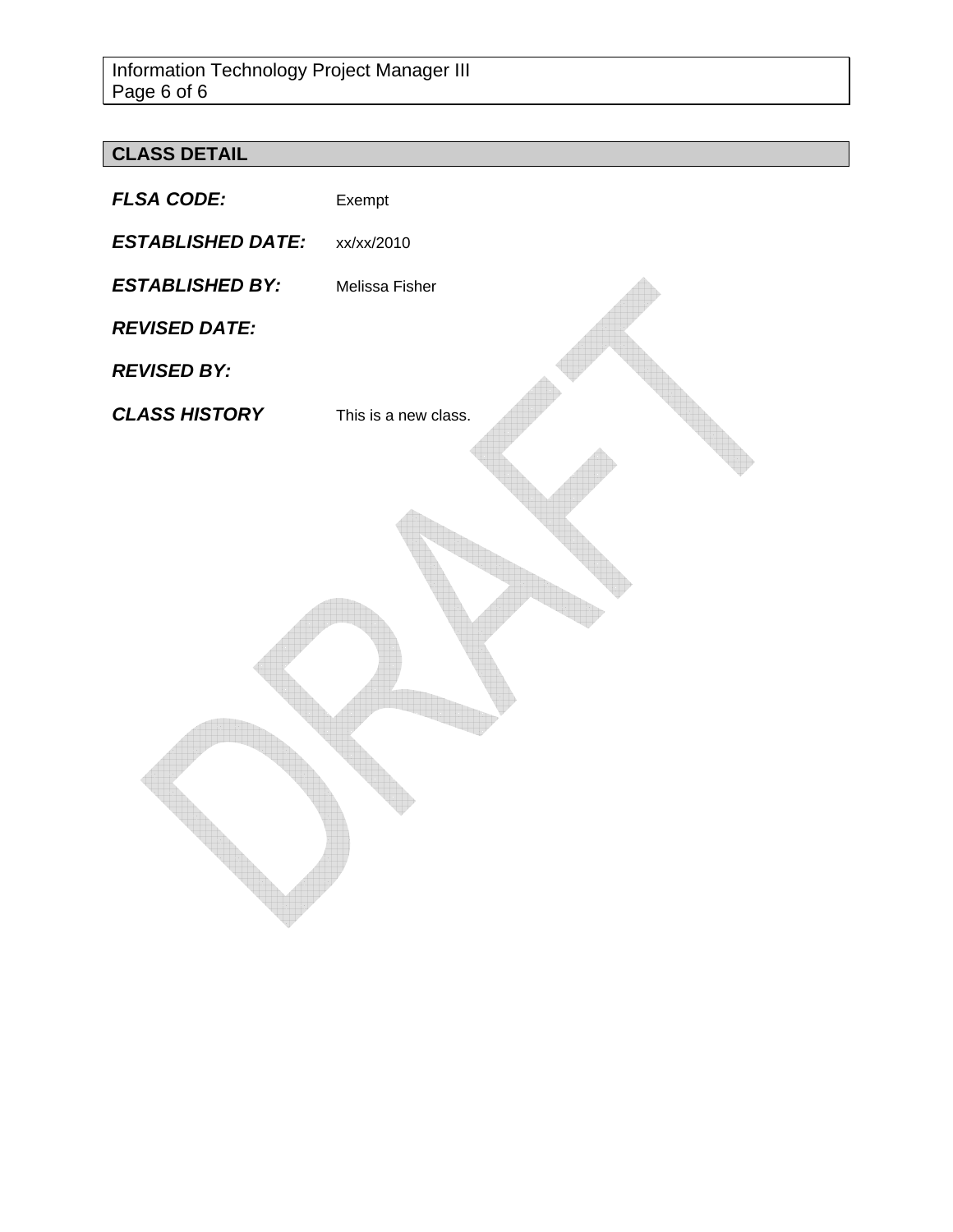

# Career Service Authority

Page 1 of 5

# Information Technology Program Manager

# **GENERAL STATEMENT OF CLASS DUTIES**

Performs full performance program management work on one or more highly complex or enterprise-wide information technology programs consisting of multiple projects, which includes managing the planning, implementation, evaluation, and support/maintenance phases of the program management life cycle.

### **DISTINGUISHING CHARACTERISTICS**

The IT Program Manager is the fourth class in a four class series; the IT Project Manager series also contains the IT Project Manager I, IT Project Manager II, and IT Project Manager III. The main differences between the classes in the IT Project Manager series are the scope of responsibility and size and complexity of the projects managed.

The IT Program Manager is distinguished from the *IT Project Manager I*, which performs standard level professional project management work on one or more small information technology projects. The IT Project Manager I also supports the work unit by developing and maintaining project/operational metrics and internal processes and by administering and maintaining project management software and tools.

The IT Program Manager is distinguished from the *IT Project Manager II*, which performs full performance, professional project management work on one or more small to medium information technology projects. The project management work performed by the IT Project Manager II includes leading and coordinating the planning and implementation phases of the project management lifecycle.

Finally, the IT Program Manager is also distinguished from the *IT Project Manager III*, which performs advanced, specialized, professional project management work on one or more medium to large moderately to highly complex information technology projects. The project management work performed by the IT Project Manager III includes managing and coordinating the project planning, implementation, and evaluation phases of the project management lifecycle.

# *Guidelines, Difficulty and Decision Making Level:*

Guidelines are generally in the form of stated objectives only with issues and factors largely undefined requiring the employee to exercise creativity and ingenuity in devising criteria, techniques, strategy, and methodologies for approaching assigned functions or projects.

Duties performed involve concepts, theories, and concrete factors to be evaluated and weighed requiring a high degree of analytical ability, independent judgment, and decision-making.

Work assignment is generally unstructured and employee is responsible for organizing complex, varied, and simultaneous coordination of several functions, programs, or projects in various stages of completion.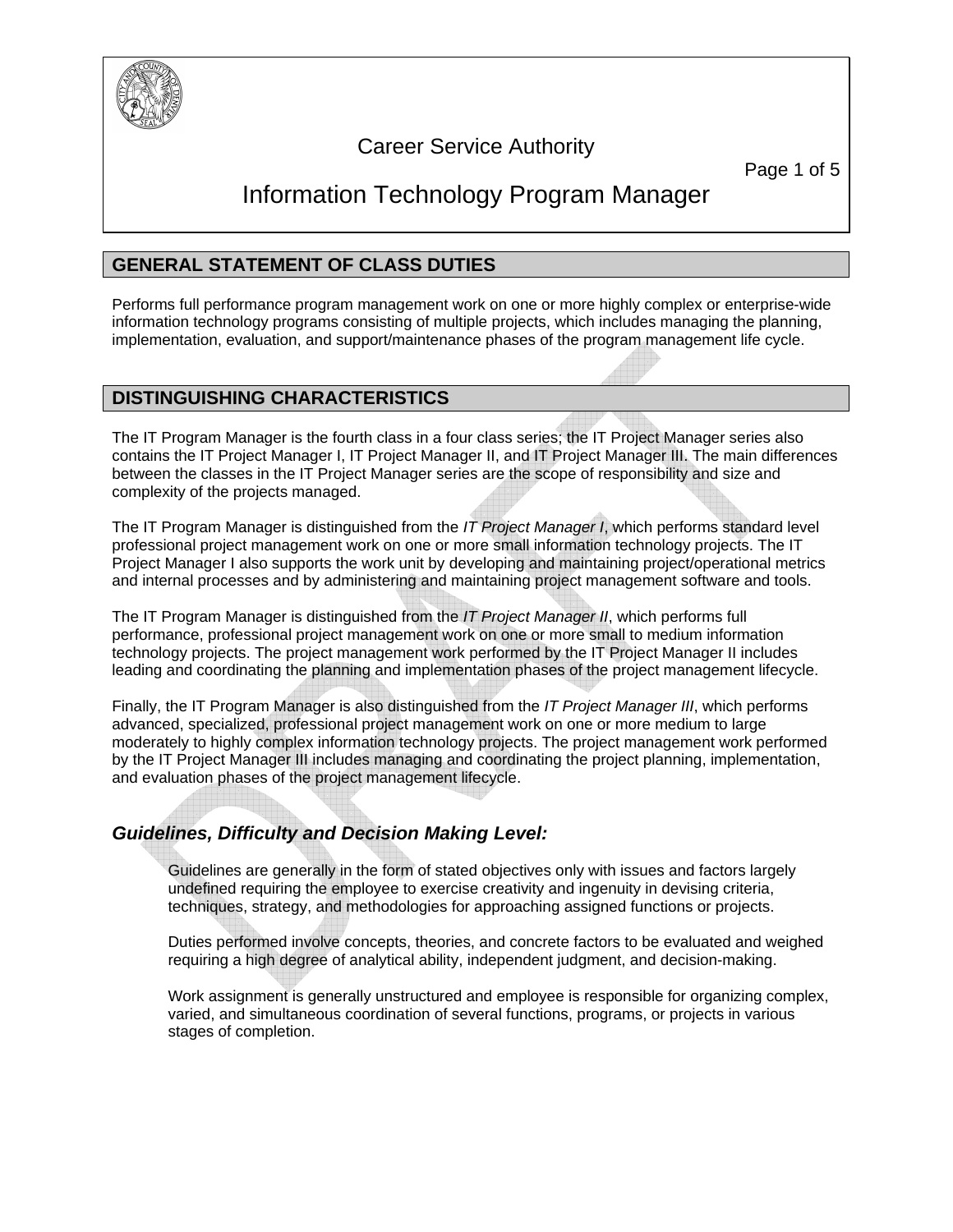### *Level of Supervision Received and Quality Review:*

Under managerial direction, the employee has personal accountability for carrying out the work objectives of an organizational unit or section within the scope of established guidelines and the mission of the agency or department. Employee is expected to resolve problems that arise in the normal course of the work. Work may be discussed with higher level supervisors and reviewed for soundness of judgment and feasibility of decisions.

### *Interpersonal Communications and Purpose:*

Contacts are of a non-prescribed nature involving the negotiation and resolution of problems and where exceptional degrees of discretion, judgment, and specialized knowledge are required in carrying out the programs and policies of an organization.

### *Level of Supervision Exercised:*

Matrix manages and/or coordinates the work of consultants/contractors and other technical and professional staff who are assigned to specific information technology projects.

By position, performs lead work over incumbents classified as Information Technology Project Manager I, II, or III.

### **ESSENTIAL DUTIES**

Partners with senior management across to city to identify and prioritize information technology goals and objectives; develops and maintains the program strategy and supporting business case, which includes program documentation.

Defines and initiates program and project objectives, assigns project managers to manage cost, schedule, and performance of projects, and oversees multiple projects directed at achieving a strategic goal.

Develops, implements, and monitors program budgets that are complex in nature; allocates shared resources among projects within the program; prepares reports detailing the status of the program budget and compliance to any requirements as specified by funding sources.

Manages the vendor selection process, which includes developing requests for proposal (RFP) and requests for information (RFI), reviewing submitted bids from contractors, and serving as the chair of the vendor selection committee.

Develops, negotiates, implements and monitors contracts, ensuring conformance to approved plans and contract specifications; acts as a liaison to the City Attorney's Office, follows prospective contracts throughout the review process, and coordinates actions for breach of contract situations.

Matrix manages and/or performs lead work over project managers who have been assigned responsibility for various projects within the program; establishes work plan responsibilities and scope of authority for project managers; ensures technical proficiency and productivity of project managers/staff and arranges for training as necessary.

Develops and manages plans to ensure compliance with information technology industry standards, internal architecture and infrastructure protocols, and established business practices; acts as a liaison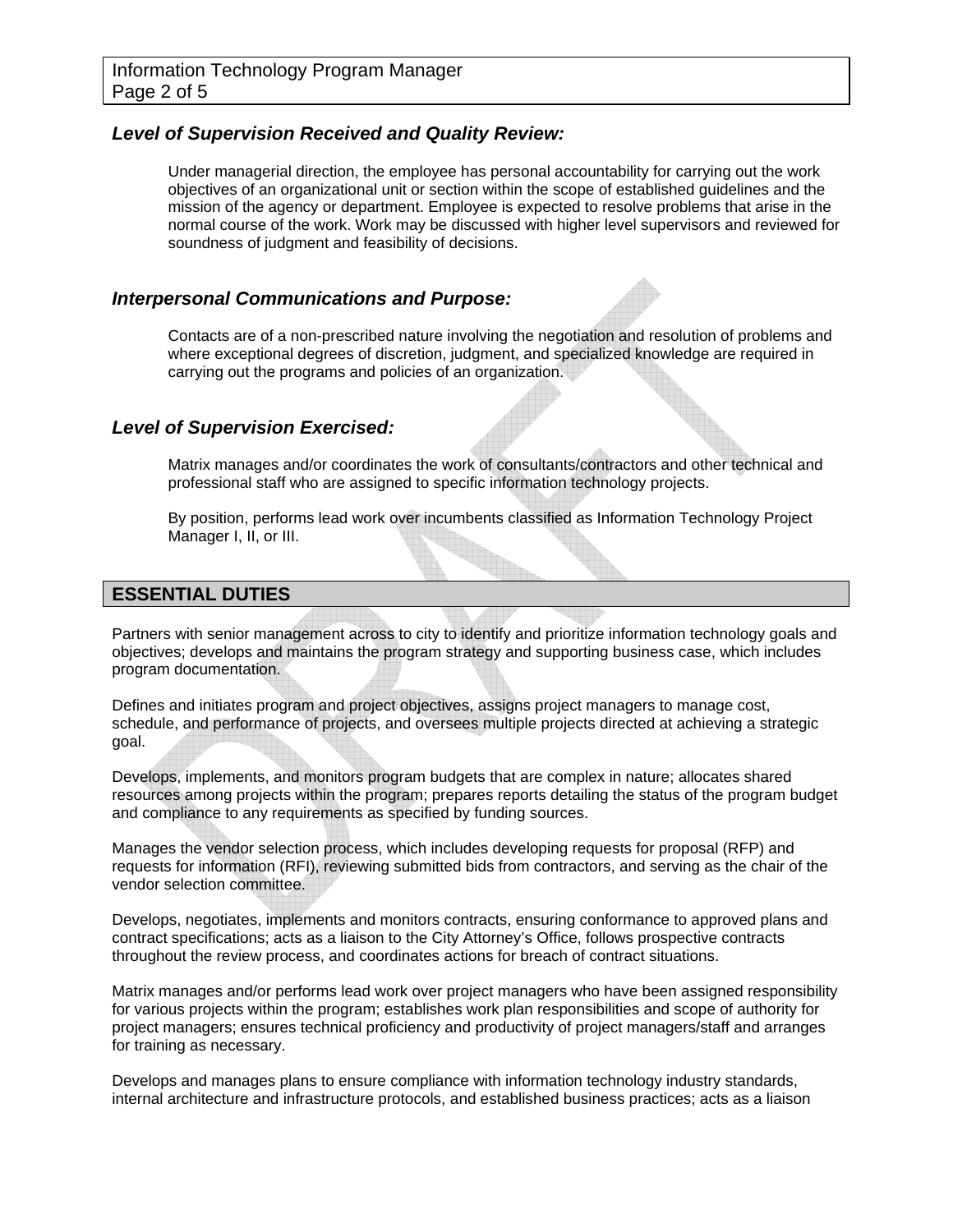### Information Technology Program Manager Page 3 of 5

with internal and external audit groups and ensures compliance with any auditing standards for associated programs.

Manages the overall risk of the program, which includes conducting risk and cost/benefit analyses and devising strategies to deal with unexpected crises and unresolved risks.

Monitors program milestones to maintain continuous alignment of program scope with strategic business objectives; ensures projects within the program are completed within established time and budget schedules; recommends modifications to project managers to enhance the effectiveness toward the business result or strategic intent.

Functions as a liaison with senior management, vendors, project managers, and other information technology professionals to communicate program strategy, direction, and changes; presents information on program performance and status to elected officials and other stakeholders; and resolves high level conflicts by making broad decisions, or negotiating with affected senior management.

> Any one position may not include all of the duties listed. However, the allocation of positions will be determined by the amount of time spent in performing the essential duties listed above.

# **MINIMUM QUALIFICATIONS**

# *Competencies, Knowledge, & Skills:*

- **Communication** Expresses information (for example, ideas or facts) to individuals or groups effectively, taking into account the audience and nature of the information (for example, technical, sensitive, controversial); makes clear and convincing oral presentations; listens to others, attends to nonverbal cues, and responds appropriately.
- **Conflict Management -** Manages and resolves conflicts, grievances, confrontations, or disagreements in a constructive manner to minimize negative personal impact.
- **Financial Management -** Prepares, justifies and/or administers the budget for project area; plans, administers and monitors expenditures to ensure cost-effective support of project policies; assesses financial condition of an organization.
- **Technical Competence -** Uses knowledge that is acquired through formal training or extensive onthe-job experience to perform one's job; works with, understands, and evaluates technical information related to the job; advises others on technical issues.
- **Writing -** Recognizes or uses correct English grammar, punctuation, and spelling; communicates information in a succinct and organized manner; produces written information, including technical material that is appropriate for the intended audience.
- **Influencing/Negotiating -** Persuades others to accept recommendations, cooperate or change their behavior, works with others toward an agreement; negotiates to find mutually acceptable solutions.
- **Interpersonal Relationship and Service Orientation -** Demonstrated competency in working with a wide range of government departments with diverse business needs, interests, expectations and requirements.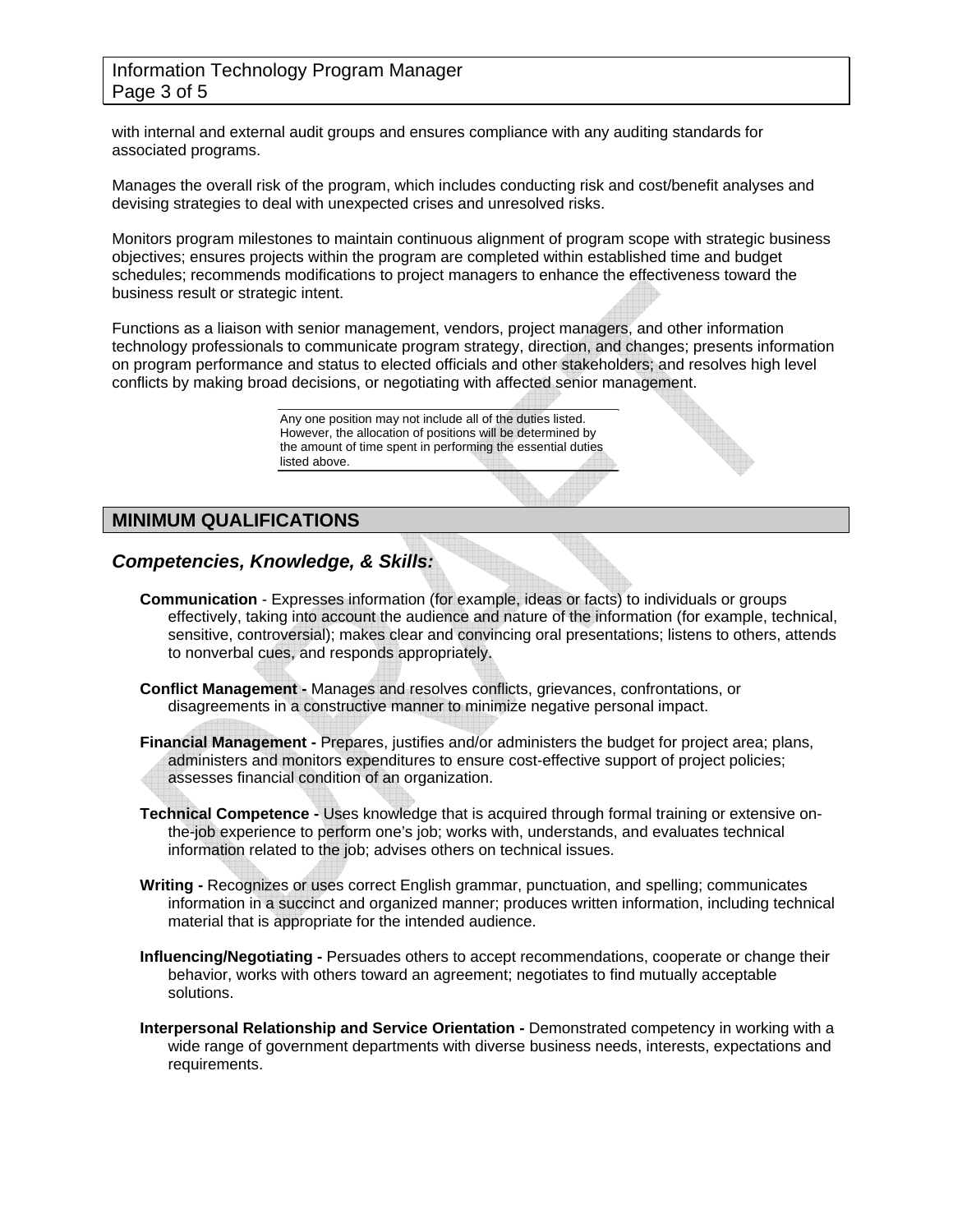- **Managing Human Resources -** Plans, distributes, coordinates, and monitors work assignments of others; evaluates work performance and provides feedback to others on their performance; ensures that staff are appropriately selected, utilized and developed and that they are treated in a fair and equitable manner.
- **Planning and Evaluating** Organizes work, sets priorities and determines resource requirements; determines short-or long-term goals and strategies to achieve them; coordinates with other organizations or parts of the organization to accomplish goals; monitors progress and evaluates outcomes.
- **Problem Solving -** Identifies problems; determines accuracy and relevance of information; uses sound iudgment to generate and evaluate alternatives and to make recommendations.
- **Strategic Thinking -** Formulates effective strategies, determines objectives and sets priorities; anticipates potential threats or opportunities.
- **Teamwork -** Encourages and facilitates cooperation, pride, trust and group identity; fosters commitment and team spirit; works with others to achieve goals.
- Knowledge of the organization's mission and functions, and how its social, political and technological systems work and operates effectively within them; this includes the programs, policies, procedures, rules and regulations of the organization.
- Knowledge of information systems standards that either are compliant with or derived from other industrial, government and international standards and guidelines.
- Knowledge of methods, principles and tools for managing projects, including acquisition and procurement management.
- Knowledge of planning, coordination and execution of business functions, resource allocation and production.
- Knowledge of the principles, methods and tools for conducting performance assessments of information technology systems (for example customer surveys, system performance measures).
- Knowledge of methods and tools used for risk assessment and mitigation of risk.
- Knowledge of Information Technology Infrastructure Library standards and protocols.
- Knowledge of various types of contracts, techniques for contracting or procurement, and contract negotiation and administration, conduct and understanding the impact of violating these standards on an organization, self and others; chooses an ethical course of action; is trustworthy.

**Physical Demands** (Physical Demands are a general guide and specific positions will vary based on working conditions, locations, and agency/department needs)*:* 

*Sitting*: remaining in the normal seated position. *Talking*: expressing or exchanging ideas by means of spoken words. *Hearing*: perceiving the nature of sounds by ear. *Reaching*: extending the hand(s) and arm(s). *Handling*: seizing, holding, grasping, or otherwise working with hand(s). *Feeling*: perceiving attributes of objects by means of skin receptors. *Eye/hand/foot coordination*: performing work through using two or more. *Lifting*: raising or lowering an object from one level to another.